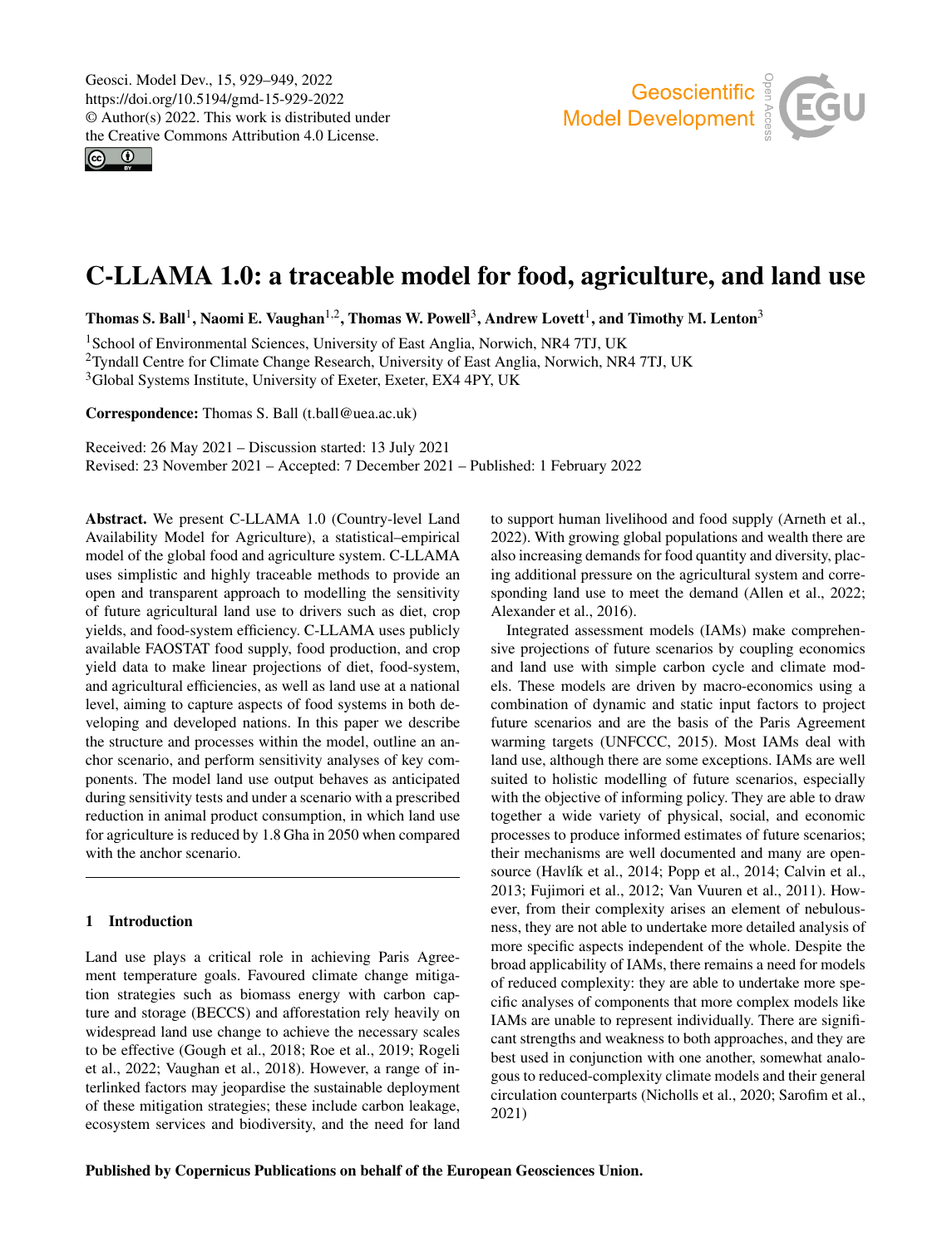FALAFEL (Flux Assessment of Linked Agricultural Food production, Energy potentials and Land-use change) is a global-level model using linear projections of global food supply, agricultural efficiencies, and yields to produce trajectories for land use, carbon capture, and energy to 2050 (Powell, 2015; Powell and Lenton, 2012). C-LLAMA (Country-Level Land Availability Model for Agriculture) is the successor to FALAFEL; it is based on the same principles and processes as FALAFEL but disaggregated to the country level. It produces a land use trajectory to 2050 for each food commodity and commodity group within a country. Where a global model cannot represent the differences between the food systems in a highly developed country and a developing one, C-LLAMA is able to. This is the primary advantage of moving to a country-level model: it allows for the exploration of the drivers of land availability across a variety of food systems. C-LLAMA is built in Python (Van Rossum and Drake, 1995), unlike FALAFEL, which is built in Microsoft Excel. The purpose of the model is to be transparent and easily traceable; as such the model code is open-source and uses only publicly available data as its inputs.

C-LLAMA is situated at the opposite end of the modelling spectrum to IAMs by taking a bottom-up approach to modelling future land availability beginning with food supply, then projecting food demand and production forward. In a similar approach to that of FALAFEL, Bijl et al. (2017) consider the relationships between income and dietary patterns to model long-term food demand but halt at the crop demand stage. C-LLAMA has no economic considerations but models the full range of the food system from the consumer to the production of crops and animal products. While FALAFEL and Bijl et al. model the food system at a global and regional level, C-LLAMA operates at a national level.

## 2 Model overview

C-LLAMA is a statistical–empirical model that uses data from the FAOSTAT database as its primary input (FAOSTAT, 2022). These datasets contain food supply and production data, with the food balance sheets used containing data from 1961 to 2013 and all other datasets (such as land use and production) running from 1961 to 2017 (FAOSTAT, 2021b). All data are at a country level. C-LLAMA models the same time span as FALAFEL: from 2017 to 2050. Many of the processes in the model are the same as those in the FALAFEL but operate at a country level as opposed to being globally aggregated. An overview of the structure of C-LLAMA is given in Fig. 1. A list of all modules responsible for model processes in C-LLAMA, grouped into model sections, can be found in Appendix A.

The model operates across five continents: Africa, the Americas, Asia, Europe, and Oceania. C-LLAMA then splits these into further subcontinental regions (for example, the Americas are split into N America, S America, Central America, and the Caribbean), most of which contain several countries or states. The model is structured into the following four spatial aggregations: global, continent, region, and country, aligning with the United Nations Statistics Division (UNSD). The structuring of the model into these spatial aggregations allows modifications to be targeted at specific levels. All model processes operate at the country level, with the exception of total global level food demand and global production demand, which are globally aggregated. Food production is then allocated at the country level.

Global food production and demand are dominated by a small handful of countries. For example, Brazil, the USA, and Argentina together accounted for 52 % of production by mass of crops used for food in 2017. Of the 162 countries in the FAOSTAT data (that produced food in 2017), the 100 most food-productive countries account for 99.7 % of the total production mass. The remaining 62 countries account for only 0.3 % of the total food production. Countries whose food production mass in 2017 equates to less than 0.01 % of the 2017 global total *and* whose agricultural land area is less than 34 000 ha are excluded from the model processes. Figures illustrating this can be found in Appendix A. This is done in C-LLAMA for two reasons. The first is to reduce unnecessary model runtime and development complexity. The second reason is that many of these countries have reduced data quality and availability due to their size. Often the data are discontinuous, most commonly due to changes in reporting or assessment. This can lead to unrealistic behaviour when making projections of the data as C-LLAMA does.

There are a small number of countries not included in the model processes because no food balance data for them are available from the FAOSTAT database. The reason for this in most cases is a recent history of political instability or conflict, which suggests that motivating land-based climate mitigation action in these regions may be difficult (World Bank, 2020). Notable for their large land areas, Libya, Sudan, Somalia, and the Democratic Republic of the Congo in Africa (DRC), as well as Papua New Guinea in Oceania are not included in the dataset, with a total land area of 500 Mha. Despite their large land areas, Libya, the DRC, and Papua New Guinea have a small amount of agricultural land for their size at less than 10 % and as low as 2 % in the case of Papua New Guinea. Sudan has 40 % agricultural land coverage and Somalia has 70 %.

## 3 Model components

*Population*. C-LLAMA uses population trajectories from the Shared Socio-economic Pathways (SSP) database, which are available at 5-year intervals for each country. SSP2 is a middle-of-the-road scenario with corresponding population projection based on medium values for fertility, mortality, education, and migration (KC and Lutz, 2017). The SSP2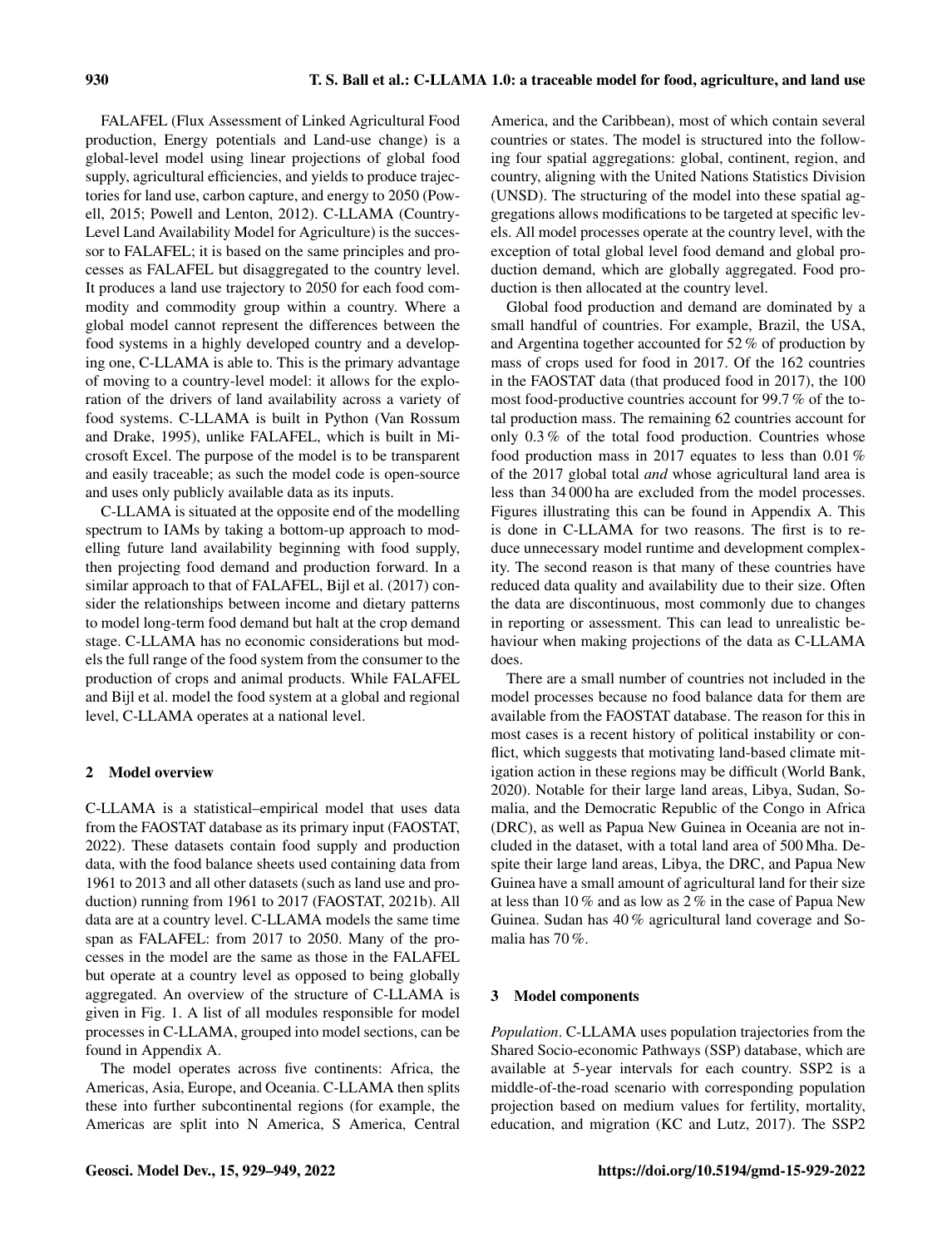# T. S. Ball et al.: C-LLAMA 1.0: a traceable model for food, agriculture, and land use 931



Figure 1. Overview of C-LLAMA model structure and flow, with relevant section numbers within the paper indicated in parentheses. Boxes with a dotted border are external datasets, while a solid border represents values calculated in C-LLAMA. Thick arrows represent a flow of mass or energy, and thin arrows represent the contributing trajectories or factors. Boxes outlined in green are core processes. Boxes shaded in green are globally summed quantities. National crop land use and livestock land use are shaded and outlined in green to highlight them as the primary output of the model. Not all model processes and connections are depicted; this diagram gives a general overview of C-LLAMA.

population projection is used as a default, but any population projection data can be applied. The population data are interpolated linearly to produce a yearly population trajectory to 2050.

## 3.1 Food supply

We define food supply for a given country to be the mean number of kilocalories available per capita per day in a given year. This includes any post-production food waste; some food reaches consumers but is never eaten, either commercially or as domestic waste. The proportion of food wasted in this way is as high as 30 % in most developed countries (Alexander et al., 2017).

FAOSTAT food balance sheets contain food supply data disaggregated into different food commodities (FAOSTAT, 2021b). C-LLAMA uses these data to produce a projected food demand for each country. First, a regression line is calculated for the total food supply for a given country in the period 1961 to 2013, which is then used to calculate a projected food supply value for the year 2050. A linear projection is made for each country from its current total food supply to the projected 2050 total food supply using the following equation:

$$
F(n) = F_0 + \frac{n - n_0}{n_{\text{target}} - n_0} (F_{\text{target}} - F_0),
$$
 (1)

where  $F_n$  is the total food supply in year n,  $F_{\text{target}}$  is the projected 2050 total food supply per capita, and  $F_0$  is the mean of the most recent 5 years of historical food supply data.  $n_0$ and  $n_{\text{target}}$  are the start and end years of the projection: 2013 and 2050.

Secondly, a linear regression is used to make a projection for the calorie supply from each of the food groups animal products, vegetal products, and aquatic products. Regression lines with a  $p$  value greater than 0.05 are discounted (this threshold value can be changed), instead fixing the projection at the mean value of the most recent 5 years of data. These projections are then converted into fractions. The proportion of food supply  $(P)$  made up by group *i* in year *n* is given by

$$
P_i(n) = \frac{a_i n + b_i}{\sum_{g \in G} (a_g n + b_g)},\tag{2}
$$

where  $a$  and  $b$  are the gradient and intercept of the regression line for that group, and  $G$  is the set of groups: animal, vegetal, and aquatic products.

Third, another linear regression is used to project the relative proportions of individual food commodities within the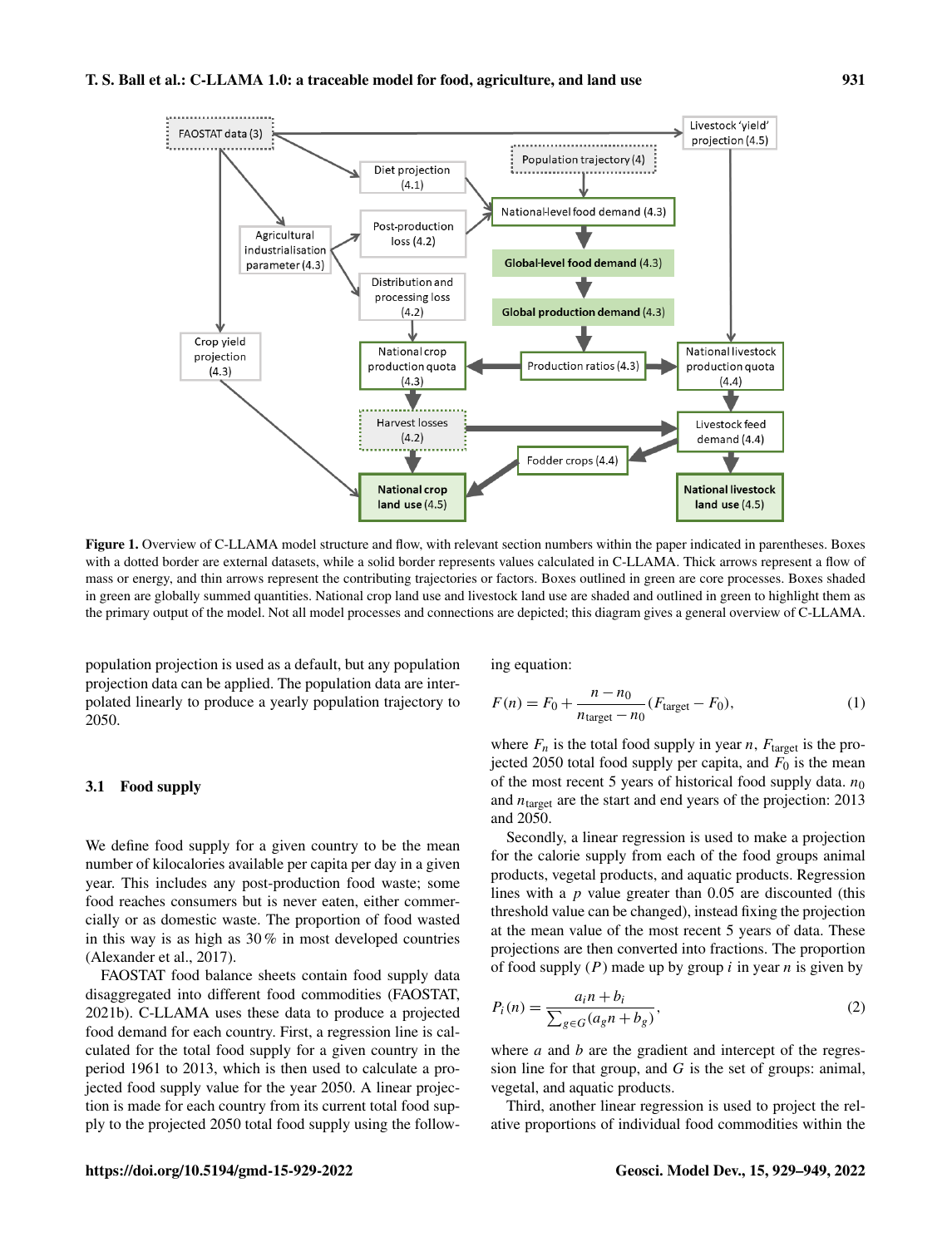three food groups. Key food commodities are represented individually: for example, wheat, maize, and rice in the vegetal product group and bovine meat and poultry meat in the animal product group. Other commodities are represented in groups; for example, "cereals – other" contains all cereals that are not singled out as key commodities, while the "luxuries" group contains all tea and coffee. Aquatic products are not the focus of the model as they have minimal to no land requirements during their production; thus, they are placed in a single group. Hence, in C-LLAMA, aquatic products simply offset some of the calorific demand from the other food groups. Where possible, C-LLAMA uses vegetal product groups defined in FAOSTAT data. A full list of food commodities and groupings can be found in Appendix B. The commodities within a group are then converted into ratios, so the proportional calorific contribution of commodity  $j$  to its umbrella food group  $i$  in year  $n$  is

$$
P_j(n) = \frac{a_j n + b_j}{\sum_{c \in C} (a_c n + b_c)},\tag{3}
$$

where  $a$  and  $b$  are the gradient and intercept, respectively, of the regression line for that commodity, and  $C$  is the set of commodities within the group; for example, if  $j$  is wheat then C would be all vegetal products. The structure of the projected food supply is then as follows: the total calorie projection is apportioned to each of the food groups by their projected ratios, which are in turn apportioned to the projected commodity ratios. Hence, by combining Eqs. (1)–(3), the number of calories contributed to the mean daily food supply per capita by commodity  $j$  (of group  $i$ ) is

$$
E_j(n) = F(n) \cdot P_i(n) \cdot P_j(n), \tag{4}
$$

where all symbols have their previously defined meanings. This approach facilitates the tuning of dietary scenarios by modifying the growth rate of the animal product group or dairy commodities to simulate increases in vegetarianism or veganism.

# 3.2 Food-system efficiency

## 3.2.1 Food-system efficiency parameter

There is significant variation in food-system efficiency, both at different stages and between developed and developing food systems. To reflect this in C-LLAMA, a parameter was developed to assign areas an appropriate degree of efficiency at each stage of the food system and in the model processes. The requirements of the system are the following.

- 1. Allow the food-system efficiency of states to improve as the model progresses.
- 2. Limit improvement to a realistic maximum.
- 3. Be representative of most real-world cases. Outliers are inevitable, but significant contributors of food demand

or food production to the global food system should be captured well.

A highly developed nation in which the majority of farming practices are heavily industrialised with high levels of efficiency should have a score greater than 1.0, whilst a less developed country in which the majority of people are fed through subsistence farming should score lower than 0.5. A metric such as GDP per capita is not suitable because a state with extreme income equality could score highly when in actuality the majority of inhabitants rely on subsistence agriculture. Other metrics such as irrigation, fertiliser use, and agricultural machinery density were all considered. However, each of these metrics can be skewed by climate, crop types, and traditional practices. As such these are also not always reflective of the relative agricultural efficiency of an area.

A parameter was developed based on the yearly mean of daily food energy consumption per capita. This is a selfmoderating quantity: unlike GDP there is a maximum realistic value that this can take regardless of economic disparity, so the mean cannot be skewed by extreme cases. The equation for the food-system efficiency parameter  $X$  for a country  $a$  in year  $n$  is

$$
X_{a,n} = \frac{F_{a,n}}{F_{\text{target}} \cdot 0.7} - \frac{0.5}{0.7},\tag{5}
$$

where  $F$  is the country's total food supply in year  $n$ .  $F_{\text{target}}$ is an idealised food supply, defined as 2500 kcal per capita day with an additional 30 % lost to post-production food waste (see Table 1). This is representative of the food supply in the majority of highly developed regions (N. America, Europe, and Australia and New Zealand) (Kearney, 2010; United Nations Environment Programme, 2021). Using the ratio of food supply to an idealised food supply generates values in the approximate range 0.5 to 1.2 for the year 2013. The values 0.5 and 0.7 scale the metric to produce values for  $X_n$  in the range 0.0 and 1.0.

This parameter is then projected forward with a simple linear projection to 2050 for use in the model processes. In the very few cases in which the projection prescribes a decline in food-system efficiency, the parameter is halted at the most recent historic value. In the majority of cases this parameter reasonably depicts the position of a country along a scale between complete subsistence agriculture and an industrialised nation with developed infrastructure. However, due to the complexity of the real-world food system, there are a small number of expected outliers, notably Japan and the Republic of South Korea, both of which score in the range 0.4 to 0.6, which is much lower than expected given their level of industrialisation. This can be explained by a combination of two factors: a slightly lower post-production food waste of around 15 % (Liu et al., 2016) and a typically lower daily calorific intake than other similarly industrialised nations as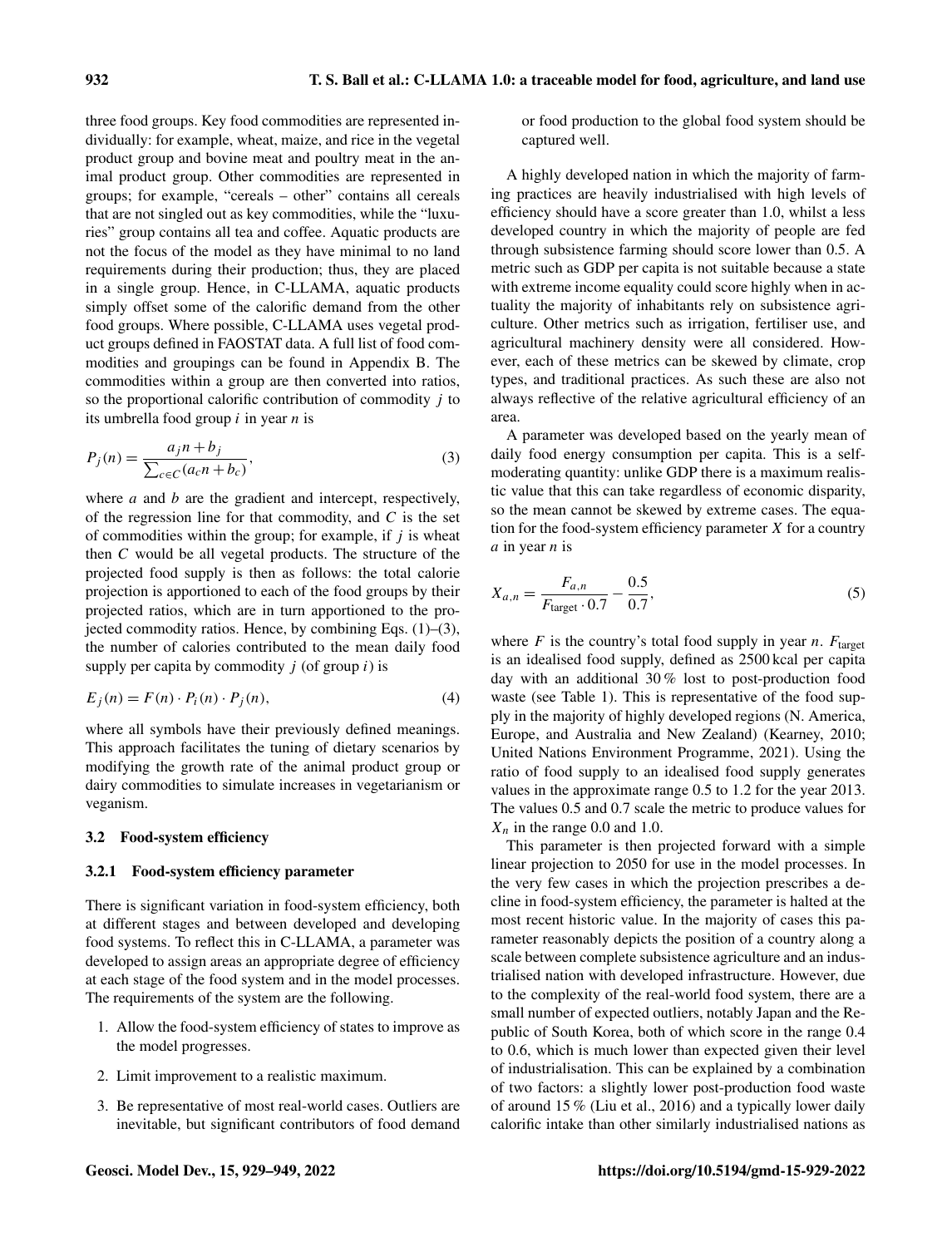a result of cultural and dietary trends (Tsugane and Sawada, 2014).

The parameter is used in the model processes to inform processes relating to agricultural efficiency, including food energy losses at three stages: processing, distribution, and post-production. The ratios of livestock feed energy obtained from forage and non-forage are also derived using this parameter, along with the portion of food waste that is used as livestock feed. Minimum and maximum values are chosen for each, representing either the totally subsistence or total industrialised case, and the metric is used to scale the value for a country between the two. The equation for a factor  $\mu$  is

$$
\mu_a(n) = \mu_{\text{sub}} + X_a(n)(\mu_{\text{ind}} - \mu_{\text{sub}}),
$$
\n(6)

where  $X$  is the value of the food-system efficiency parameter for the country a in given year n, and  $\mu_{sub}$  and  $\mu_{ind}$ are the subsistence or industrialisation boundaries of the factor, respectively. The upper and lower boundaries for each of these parameters can be modified as a means of scenario adjustment. The behaviour of the boundaries as the model progresses can also be modified; they can be fixed at the initial values or an overall efficiency increase can be prescribed, in which case the limits will also change over time.

# 3.2.2 Inefficiency in the food system

In C-LLAMA, losses in the food system are grouped in four ways: losses at the harvest stage, losses in the processing stage, distribution losses, and post-production losses.

Losses at the harvest stage occur before any processing or distribution and are either non-recoverable or recoverable. Causes of non-recoverable losses include insect and animal pests, weeds, and disease. Developing regions see greater losses during production than developed regions due to the availability of disease and pest prevention measures (Oerke and Dehne, 2004; Savary et al., 2012). Losses due to these factors are accounted for in crop yield data, so no loss factor is applied at this stage.

The methodology for handling recoverable harvest losses, "harvest residues", is more complicated since these are cropdependent. Not all harvested material is edible for humans: for example, the husks and casings or "chaff" produced when harvesting grains. The formalisation of this concept is the harvest index, defined as the ratio of the mass of useful product to the mass of aboveground biomass (Singh and Stoskopf, 1971). Despite being an inefficiency in the food system, many waste products produced at the harvest stage can be used for other purposes to reduce this inefficiency. Chaff, for example, while inedible to humans, is suitable feed for most livestock. Harvest residue indices and harvest residue recovery rates are used to inform a ratio of produced residue to recovered residue (Krausmann et al., 2008; Wirsenius et al., 2010). Tables of harvest residue indices and recovery rates can be found in Appendix B.

Table 1. Boundary values for factors informed by the food-system efficiency parameter.

| Loss factor                   | Industrialised<br>(1.0) | Subsistence<br>(0.0) |
|-------------------------------|-------------------------|----------------------|
| Processing                    | 6%                      | $10\%$               |
| Distribution                  | 5%                      | 50%                  |
| Post-production               | 30%                     | 5%                   |
| Post-production waste to feed | 5%                      | 40%                  |
| Other waste to feed           | 40%                     | 15%                  |

Processing losses occur as the raw crops are processed to a form suitable for their intended purposes: for example, the removal of kernels from olives. Some of these losses are potentially recoverable for use as animal feed, bioenergy feedstock, or in other industries (Van Dyk et al., 2013). Fodder crops generally incur less loss than crops destined for human consumption at the processing stage as they require little to no processing (Gustavsson and Cederberg, 2011; Kitinoja, 2013).

Distribution losses are incurred through transportation or storage. This stage is a major contributor to food-system inefficiency in developing countries; due to poor road infrastructure, pests, and lack of suitable refrigeration or other storage, losses at this stage can be as high as 50 % and as low as 5 % in developing and developed areas, respectively (Lipinski et al., 2013; Parfitt et al., 2010).

Post-production food waste refers to food lost at the consumer level, including food thrown away after purchase in the home, or in commercial environments such as restaurants. Unlike most other food-system loss factors, the heaviest post-production losses are seen in the developed world (Parfitt et al., 2010; Stancu et al., 2016). Since postproduction waste is inherently included in food supply data, the post-production factor shown in Table 1 is used only to estimate the amount of post-production waste potentially available for use as livestock feed.

# 3.3 Food production

#### 3.3.1 Production

Following the application of the loss factors determined in the food-system efficiency section to the food supply projections described in Sect. 3.1, each country is left with a food energy requirement for each food commodity, r, calculated using the following equation:

$$
r_{j,a}(n) = \frac{E_{j,a}(n)}{\prod_{l \in L} (1 - \mu_{l,a}(n))},\tag{7}
$$

where  $r$  is the energy demand from a country  $a$  for commodity  $j$ ,  $\mu$  is a loss factor, and  $L$  is the set of processing and distribution losses.  $E$  is the calorific contribution to the country's food supply from commodity  $j$ , described in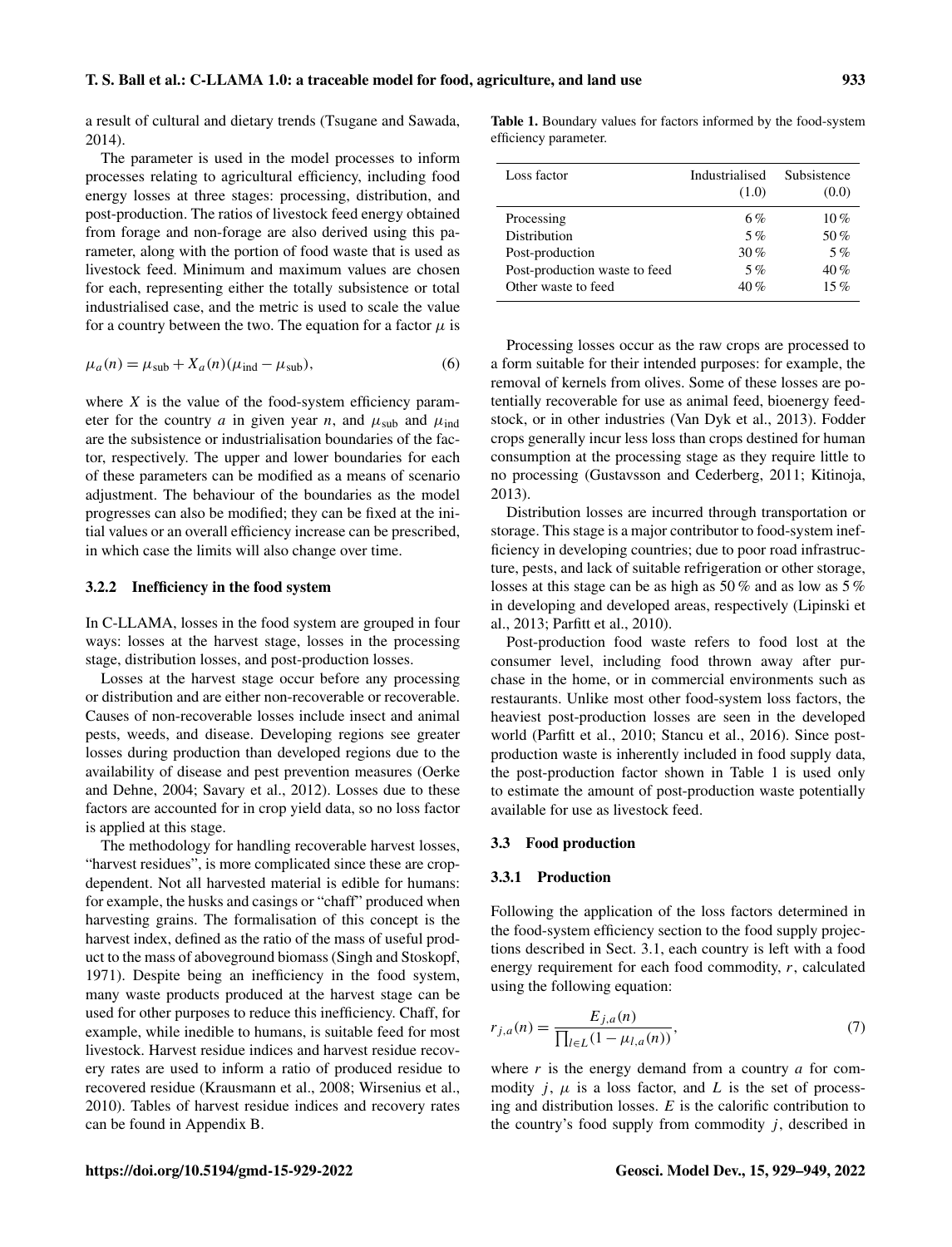Sect. 3.1. The food energy lost due to efficiency loss factors is retained for potential re-use as livestock feed. Food demand is then summed globally for each key commodity or commodity group is, so the global production requirement R for the commodity  $j$  is

$$
R_j(n) = \sum_{a \in A} r_{j,a}(n),\tag{8}
$$

where  $r$  is the food energy demand for commodity  $j$  from a country a, and A is the set of all countries.

C-LLAMA does not have a formal representation of trade; instead, trade is implicit in the allocation of food production. Global proportions of production for each crop commodity are calculated using the most recent 5 years of production data, then allocated accordingly. For example, the USA was responsible for 42 % of global wheat production between 2012 and 2017; thus, 42 % of all wheat production in C-LLAMA is allocated to the USA. To account for the significant industrial use of primary crops in Brazil and the USA, the historical production value is reduced by a factor to provide an estimate for only food use of those crops. These factors are 0.34 and 0.289 for sugarcane in Brazil and corn in the USA (Bordonal et al., 2018; De Miranda and Fonseca, 2019; Mohanty and Swain, 2019). Following this process, each nation is left with a *production allocation* for each key commodity and commodity group, the equation for which is

$$
q_{j,a}(n) = \frac{M_{j,a}}{\sum_{a \in A} M_{j,a}} \cdot R_j(n),\tag{9}
$$

where  $q$  is the allocated production energy of commodity  $j$ in the country  $a, M$  is the mean of the most recent 5 years (2012 to 2017) of historical production mass of commodity  $j$  in country  $a$ , and  $A$  is the set of all countries.

## 3.3.2 Crop yield

A large proportion of yield variation can be explained by climate variability, with the remainder being a result of farming practices and industrialisation (Mueller et al., 2012; Ray et al., 2015). C-LLAMA takes largely the same approach as FALAFEL; historical yields for each crop and group are projected linearly to 2050, but this is done for each country. Yield has the potential for large transient variation on a yearby-year basis, often a result of climate events, pests, or management (Frieler et al., 2017; Ray et al., 2015). Consequently, there is the possibility of yields increasing at an unrealistically high rate through this kind of projection. To address this, in C-LLAMA yields are capped at the historical maximum value for a region, preventing any region from exceeding an observed value whilst allowing each country within a region to catch up to a localised observed maximum. Linear projections with a  $p$  value greater than 0.05 (this threshold can be changed) or a decreasing yield are discarded. In either of these cases, the mean yield from the previous 10 years of data is used instead.

For all key crops the raw yield data, in tonnes per hectare per year, were used to make the projection. In the case of grouped crops, the group yield was calculated by taking the mean of all crops contained in the group, weighted by national production mass. The group "sugar crops" consists almost entirely of sugar beet since sugarcane is represented as an individual crop. For palm oil, vegetable oils, and other oil crops, an effective oil yield was calculated for each using their respective oil factors, which can be found in the FAO-STAT database (FAOSTAT, 2021a).

## 3.4 Livestock

Animal product demand is one of the highest contributors to agricultural land demand and greenhouse gas emissions globally, with estimated emissions between 5.6 and 7.5 GtCO<sub>2</sub> yr<sup>-1</sup> equivalent between 1995 and 2005; as such livestock are a crucial component of the C-LLAMA model (Herrero et al., 2016; Pikaar et al., 2018; Van Zanten et al., 2018). As with vegetal food commodities, livestock commodities are partially grouped, with the major commodities bovine meat, pig meat, mutton and goat meat, and poultry meat remaining separate. The remaining meat products contribute comparably little to the global demand for animal products and are grouped into an "other meat" category. Eggs, dairy, and fish are each in their own groups. For each country, an animal commodity demand is produced per year in the diet and food supply section of the model. As is well established, livestock are inherently less resource-efficient than vegetal products as a means of providing calories for human consumption. The feed consumed by livestock does not go on to directly become fresh animal product; instead, much of it supports the survival of the animal. This is commonly quantified as a feed efficiency (FE) or livestock conversion efficiency (LCE, the inverse of feed efficiency), expressed as the quantity of fresh animal product to feed energy mass or equivalent energy. This number varies drastically between animal product types: bovine meat has an energy FE of approximately 3 %, whereas poultry meat is much higher at 21 % (Shepon et al., 2016). Note that these FEs are produced from data acquired in the USA. Currently the values used in C-LLAMA are taken from FALAFEL; a cohesive energyequivalent FE dataset was not found at a regional or country level. FEs certainly do vary regionally, largely due to the different role of livestock in different food systems. A cow in a subsistence agriculture environment is more likely to be allowed to live to substantial age, providing dairy and driving machinery. This contrasts with a cow in industrialised agriculture, where it might be reared solely for meat and slaughtered in early adulthood (Wirsenius et al., 2010). A proportion of livestock feed demand is met through forage  $(\mu_{\text{forage}})$ , and the remainder is met through feed and residues ( $\mu_{\text{non-forage}}$ , equivalent to  $1 - \mu_{\text{forage}}$ ), calculated using the food-system efficiency parameter to assign a value between the subsistence case and the industrialised case, using the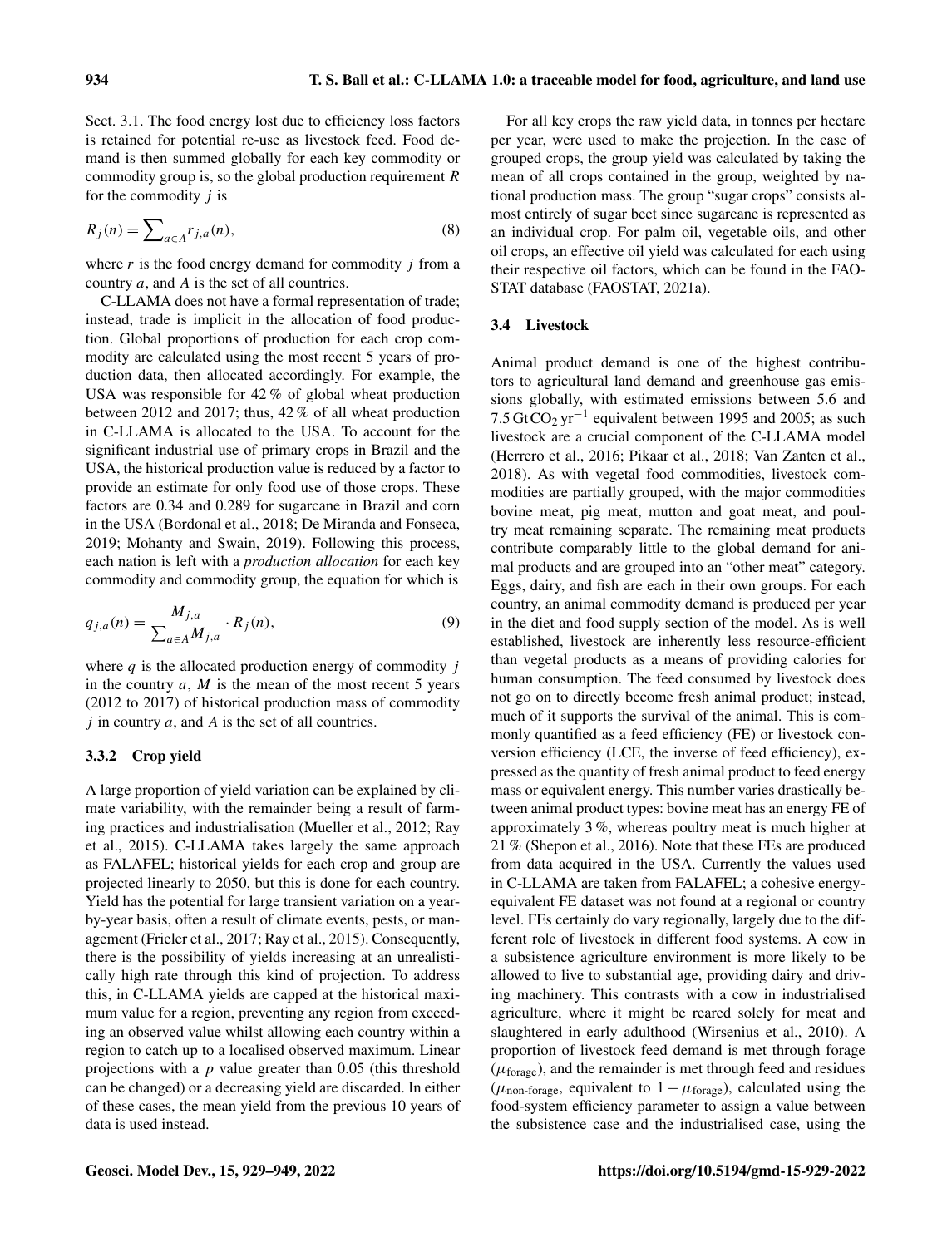same method as in Eq. (6). The quantity of feed demand energy from non-forage  $D$  for animal product  $j$  in country  $a$ and year  $n$  is

$$
D_{j,a}(n) = Q_{j,a}(n) \cdot \mu_{\text{non-forage } j,a}(n) \cdot \frac{1}{\text{FE}_j},\tag{10}
$$

where  $FE<sub>i</sub>$  is the livestock-dependent feed efficiency and Q is the production allocation. The extreme cases for each animal product are centred around the FALAFEL numbers, with the developing limit being 20 % lower and the developed limit being 20 % higher. The proportion also varies dependent on the animal product; for example, chickens and pigs typically obtain a higher proportion of their food energy from feed than ruminants (Tufarelli et al., 2018). An individual animal will likely be fed through a combination of forage and feed, but for the purpose of the model the assumption is made that the land footprint of non-foraging animals comes only from the land required for fodder crops. The portion of livestock feed demand met through forage is therefore  $(1/FE_i) \cdot Q$  minus D for each animal product j. This approach is coarse compared with modelling livestock as entities with individual mixed feed demands; however, the feed energy requirements are comparable.

# 3.4.1 Waste and residues as feed

In some situations, livestock can utilise waste from the agricultural system, processing losses, post-production food waste, and harvest residues. For each livestock commodity a potential feed ratio for each of these waste streams is estimated: the maximum proportion of each waste type that could contribute to the livestock diet  $(z)$ . These ratios can be found in Appendix C. Waste produced by processing, distribution, and post-production is calculated at the country of consumption, while harvest residues are calculated at the crop production stage. Post-production waste is assumed to only be available to animals in the area in which it was produced and is informed by a post-production waste to feed factor ( $\mu_{\text{post}}$ ), scaled by the food-system efficiency parameter using Eq. (6) between  $40\%$  and  $5\%$  for the subsistence and industrialised cases, respectively. Note that in the case of post-production waste the subsistence extreme is "more efficient" than the industrialised case. The remaining total available waste energy is multiplied by an "other waste to feed factor" ( $\mu_{\text{other}}$ ), again informed by the food-system efficiency parameter using Eq. (6), with the subsistence and industrialised limits being 15 % and 40 %, respectively. Other waste is that of harvest residues and processing waste, but not distribution waste since this is "lost" or spoiled. These numbers are taken from the low- and high-efficiency scenarios in FALAFEL. Waste energy is "fed" to livestock up to the potential feed ratio limit allocated by the potential feed ratios  $(z)$ . The energy used is then subtracted from the livestock feed energy demand, the remainder of which is accounted for with fodder crops. The remaining feed energy demand to be met through fodder crops  $(D')$  is

$$
D_{j,a}'(n) = D_{j,a}(n) \cdot \left[1 - \sum_{\omega \in \Omega} z_{j,\omega}\right]
$$

$$
+ \sum_{\omega \in \Omega} \left[ S\left(D_{j,a}(n) \cdot z_{j,\omega}\right) - \left[w_{\omega}(n) \cdot \mu_{\omega} \cdot \frac{z_{j,\omega}}{\sum_{c \in C} (z_{c,\omega})}\right]\right) \right]
$$
(11)

$$
S(x) = \left\{ \begin{array}{ll} x & x > 0 \\ 0 & x \le 0 \end{array} \right. \tag{12}
$$

where  $D$  is the total feed energy demand, z is the maximum portion of feed energy that livestock  $j$  can obtain from waste stream  $\omega$ , w is the available waste energy, and  $\mu$  is the waste to feed factor. C is the set of all livestock commodities and  $\Omega$  is the set of all waste streams: post-production, processing, and harvest residues.  $\mu$  is  $\mu_{\text{post}}$  for post-production waste and  $\mu_{\text{other}}$  for all other waste streams.

# 3.4.2 Fodder

Following the reduction of livestock feed demand through waste to feed and foraging, the remaining feed energy demand is met with fodder crops. The historical fodder mix, the ratio of each crop making up fodder in a country, is calculated using the most recent 5 years of "feed" energy data in the FAOSTAT food balance sheets. The cereals contributing the most to the fodder mix globally are maize, wheat, sorghum, barley, and rice. In addition, soybeans, potatoes, cassava, pulses, and fruits also contribute in the top 10. Each of these products are represented individually, while all other products used as feed are grouped as "other feed". Around 8 % of the total feed mass each year comes from non-crop products. The majority of this 8 % is milk, and the remainder is largely comprised of aquatic products such as fishmeal and aquatic plants, often added to livestock feed to supplement nutrition (Holman and Malau-Aduli, 2013; Oliveira Vieira et al., 2015). These products are removed from the fodder mix, as these products require minimal additional land. The remaining livestock feed demand is split according to the derived fodder mix, so the contribution to the total fodder requirement  $(r)$  in country a from fodder product  $k$  is

$$
r_{k,a}(n) = \frac{f_{k,a}}{\sum_{s \in S} f_{s,a}} \cdot \left(1 - \frac{f_{\text{milk},a} + f_{\text{aq},a}}{\sum_{s \in S} f_{s,a}}\right) \cdot \sum_{c \in C} (D'_{c,a}), \quad (13)
$$

where  $f$  is the 5-year mean of feed data for fodder product k from the FAOSTAT food balance sheets,  $f_{\text{milk}}$  and  $f_{\text{aq}}$  are the feed data for milk products and aquatic products, respectively, and  $S$  is the set of all fodder products.  $D'$  is the fodder demand for livestock commodity  $c$ , and  $C$  is the set of all livestock commodities. The global production requirement for fodder product  $k$  is then

$$
R_k(n) = \sum_{a \in A} r_{k,a}(n). \tag{14}
$$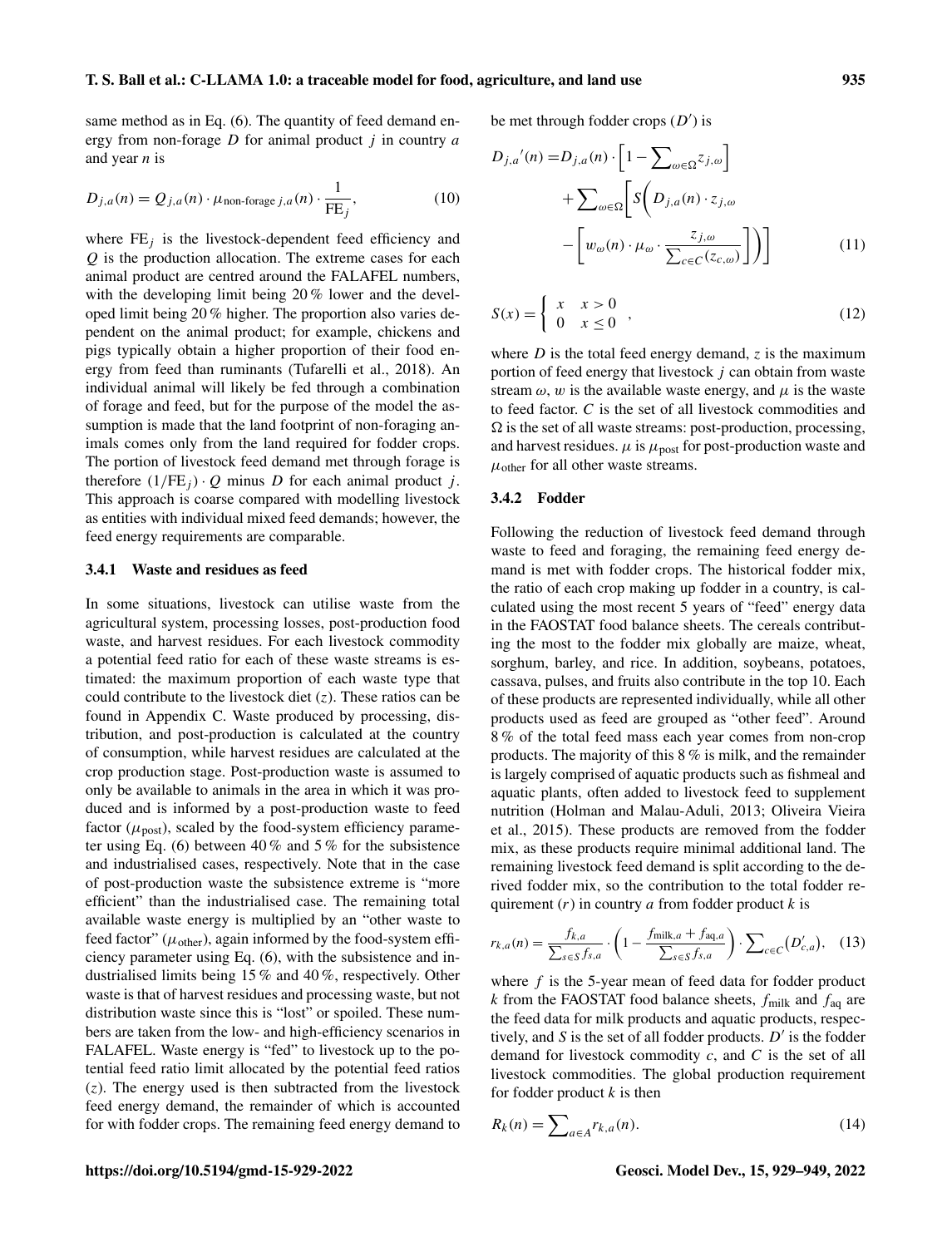In the same way as crop production for food, the fodder crop production demand is allocated based on historical production of the fodder products. The production allocation  $(q)$  for fodder product  $k$  for country  $a$  is

$$
q_{k,a}(n) = \frac{M_{k,a}}{\sum_{a \in A} M_{k,a}} \cdot R_k(n),\tag{15}
$$

where  $M$  is the 5-year mean production mass for fodder product  $k$ , and  $A$  is the set of all countries. In the case in which the product has been considered a food commodity and thus a yield and production allocation have already been calculated, the additional production allocation for fodder is simply added to the nations existing production quota of the commodity for food. In some cases, it is necessary to perform a yield projection in the same manner as described in Sect. 3.3. Following this stage, each country has a production quota for each year for each commodity used for food, animal feed, or both, along with a corresponding yield trajectory.

#### 3.5 Land use

## 3.5.1 Crop land use

A simple division of yearly crop production allocations by national crop yield projections produces a yearly land demand trajectory for each crop within a given country. Since the model objective is to explore sensitivities rather than absolute land use values, land use is projected from the most recent value in the FAOSTAT data: a calibration factor is used to align the 2017 value of the projected values with the 2017 historical value for each crop. In the case that total land demand for crops is less than the previous year, the land difference between the years is put into a "freed land" class. In FALAFEL this land is then used for either afforestation or energy crops, while C-LLAMA does not currently process this further. In reality land use change is multidimensional; the abandonment of agricultural land varies greatly between areas and industrialisation levels, influenced by climate, land productivity, tradition, and governance (Lambin et al., 2003; Lambin and Meyfroidt, 2011). C-LLAMA currently does not consider non-agricultural land use. Further development to include more complex handling of land use is intended.

## 3.5.2 Livestock land use

As mentioned in Sect. 3.4, the land requirements for livestock (in addition to fodder crop production) in C-LLAMA come entirely from their pasture area, the implication being that all fodder-fed animals are under roof, while their foraging counterparts graze pasture. This is generally not the case for foraging pigs and chickens, so a pasture factor  $(\rho)$  of 0.1 is applied to reduce their land footprint from that of cows and sheep (Tufarelli et al., 2018).

The land used for livestock pasture is calculated using an *effective pasture yield.* First, the historical energy obtained

from pasture by livestock was estimated using a process similar to the method adopted in Haberl (2007); for each country, available feed is subtracted from a livestock feed demand, calculated using historical production energy and feed conversion ratios between 1961 and 2017. This leaves animal food acquired through forage. Dividing this quantity by land area used for pasture in a given year results in the historical effective pasture yield – animal product energy produced per hectare of pasture. The land area data used are taken from the FAOSTAT database (FAOSTAT, 2021c). The historical effective pasture yield  $(Y)$  for animal products in country  $a$  is

$$
Y_a = \frac{1}{L_{\text{pasture},a}} \cdot \left( \sum_{j \in J} \left[ M_{j,a} \cdot \text{FE}_j \cdot \rho_j \right] - \sum_{k \in K} f_{k,a} \right), \quad (16)
$$

where  $L_{\text{pasture}}$  is the country's pasture land area, M is the production mass of an animal product  $j$ ,  $FE_j$  is the feed conversion ratio for the animal product, and J is the set of animal products.  $f$  is the quantity of available feed product  $k$ , and K is the set of all feed products. The historical trajectory is linearly projected to 2050; the pasture yield and pasture production mass demand together give a projected pasture land requirement for each livestock commodity. Since there are no historical data to calibrate the yield value to, the yield value is scaled such that the projected 2017 pasture land use matches the 2017 historical pasture land use. The value is calibrated to the anchor scenario described in Sect. 5, rather than being scenario-specific, to address counter-intuitive model behaviour, as discussed in Appendix F. Because this can result is minor discontinuity when running non-anchor scenarios, the projected land use is then calibrated to the historical land use too. This method is coarse but offers a catch-all method of translating a production demand into land area for every country in C-LLAMA.

#### 4 Model output

C-LLAMA produces a land use trajectory from 2013 to 2050 for each food commodity and commodity group within a country, output as a comma-separated variable file. Animal product land use is aggregated as pasture, as explained in Sect. 3.4. All crops have individual land use trajectories. An output with crops aggregated into either crops or specifically fodder crops is also produced. Data from intermediate stages of the model such as food supply, production, and crop yield projections are retained upon completion of the model run. However, given that calibration of the model occurs at the final stage rather than at every intermediate stage, these trajectories should be viewed with this in mind. Food supply and crop yield projections are both direct projections of historic data and so are exempt from this. For the sake of model runtime, intermediate outputs are stored in a serialised format using the "pickle" library, which is part of the Python standard library (Van Rossum and Drake, 1995).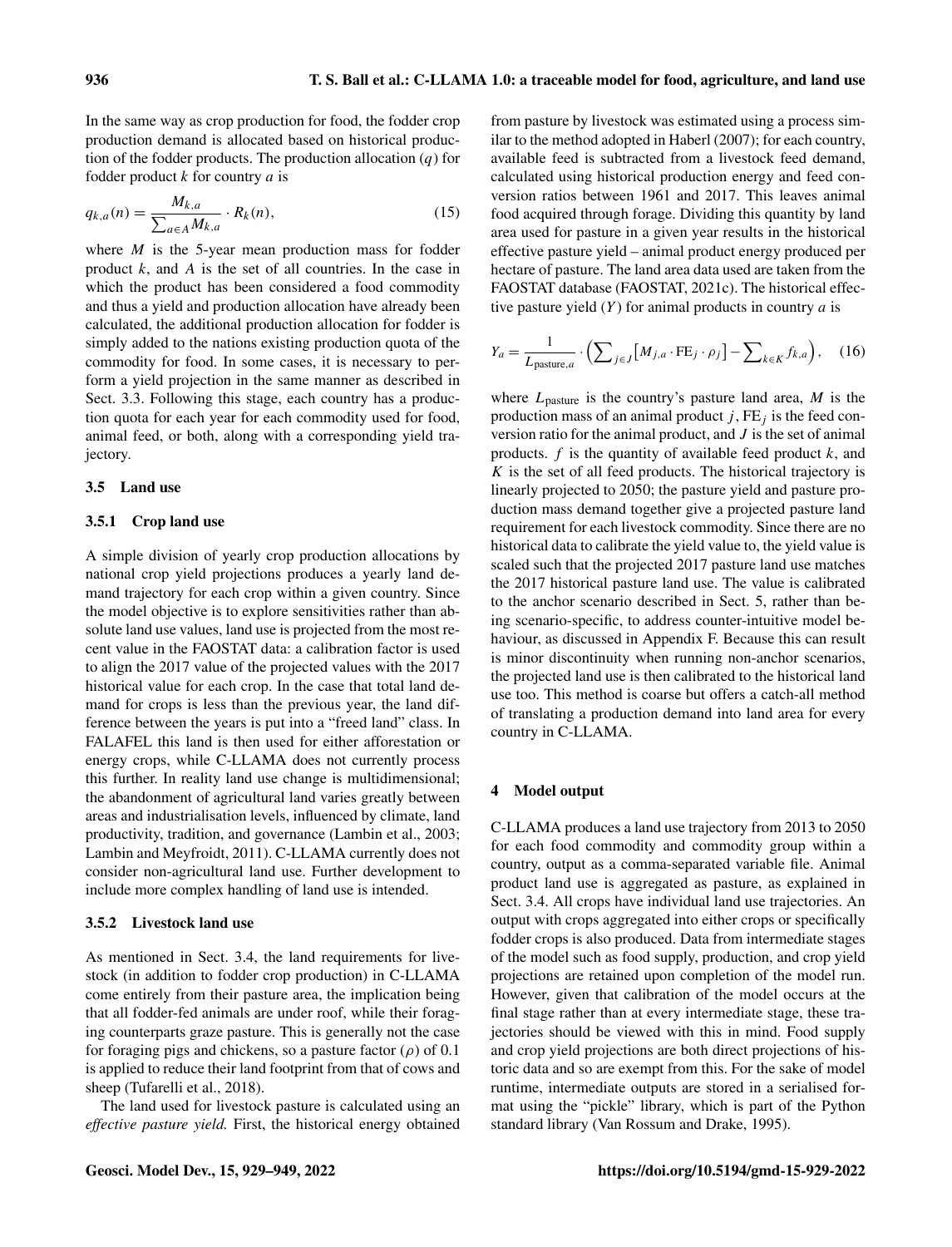#### 4.1 Anchor scenario

C-LLAMA is based around an anchor scenario, in which all parameters take default values based on the literature, and projections from historical data are made to 2050. This scenario aims to be as close an approximation to the real world as possible in the framework of the model, with targets for efficiency and industrialisation being set at middle-of-the-road values. Table D1 shows key parameters and their values in the anchor scenario. Regionally aggregated land use types in the anchor scenario can be found in Appendix E.

Figure 2 shows agricultural land use at the continental level for historical FAOSTAT data and in the C-LLAMA anchor scenario. All continents aside from Oceania see an increase in land use for both crop and animal production, with the rate of increase slightly decreasing toward 2050, particularly in Africa. The greatest rate of increase occurs in Asia and the least in Africa and Europe. In all cases, the rate of increase for pasture is greater than that of cropland, with cropland for fodder crops lying in between. The direction of the projected land use aligns with that of the historical data in the Americas, Africa, Oceania, and Asia. However, in Europe a slight reversal of the direction of change occurs as a result of the significant historical production of beef and dairy production in Russia; Russia produced 4 % of the world's bovine meat in 2013 and is hence allocated a significant portion of beef production in the model processes and resultant pasture area increase.

Figure 3 shows the projection of mean diet at the continental level in the C-LLAMA anchor scenario. All continents undergo an increase in total calorific intake toward 2050, with the magnitude of change being similar at around 400 kcal for every continent with the exception of Europe, which sees a lesser increase of approximately 200 kcal by 2050. The proportional increase varies but with the greatest proportional increase occurring in Africa. The consumption of non-egg and dairy animal products increases across all continents, although only slightly in Africa. The consumption of cereals decreases slightly in Asia and Europe but increases slightly elsewhere, with the strongest increase in Africa. The demand for oil crops sees similarly proportional increases in every continent, with Europe and Oceania consuming more.

## Comparison with FALAFEL

The globally summed land use output of the C-LLAMA anchor scenario can be compared with the land use trajectory of an analogous business-as-usual scenario produced in FALAFEL. In the same way as C-LLAMA, the FALAFEL model allows prescribed increases in efficiency – for example, a forced reduction in animal product consumption. To produce the business-as-usual scenario in FALAFEL, linear projections are made where they are available and all prescribed efficiency changes are turned off. For comparison,



Figure 2. Agricultural land use in FAOSTAT historical data and the C-LLAMA anchor scenario projection for five continental regions. The transition from historical to modelled data is denoted by the dotted black line. Discontinuity at the dotted line is due to the countries not included in C-LLAMA for various reasons described in Sect. 3. 99. A total of 7 % of this discrepancy is the result of unavailable food balance data for Libya, Somalia, Sudan, the DRC, and Papua New Guinea. Also note the sudden increase in land use in Asia and corresponding decrease in Europe in the early 90s, which is the result of the dissolution of the Soviet Union. As the FAO-STAT land use does not contain disaggregated crop data for fodder and food, food crops also include fodder crops in the historical data.

the land use data from both models are grouped into pasture, food crops (for human consumption), and fodder crops. The resulting land use for both modelled scenarios is shown in Fig. 4. The trajectories of both the FALAFEL scenario and the C-LLAMA anchor scenario reach just over 5 Gha by around 2050, with C-LLAMA reaching approximately 5.2 Gha, which is an increase of approximately 450 Mha. The difference in starting food crop area is slightly higher in C-LLAMA, and a small amount of additional growth occurs by 2050 in C-LLAMA. C-LLAMA starts with a lesser area of fodder crops but sees less proportional growth by 2050 than in FALAFEL. Both models see an increase of approximately 90 Mha in total cropland by 2050. The largest difference lies in pasture, with C-LLAMA starting at just over 3 Gha and FALAFEL starting at around 2.6 Gha. Both models have a very similar pasture area in 2050 around 3.4 Gha. The method used to estimate pasture area in FALAFEL is completely different to that of C-LLAMA in using estimates of land productivity and energy uptake by livestock rather than calculating an empirical pasture yield.

# 4.2 Sensitivity

Four key projections are made throughout the course of the model for each country. Diet and crop yields are projected directly from the historical data, whereas the food-system efficiency parameter and effective pasture yield are internal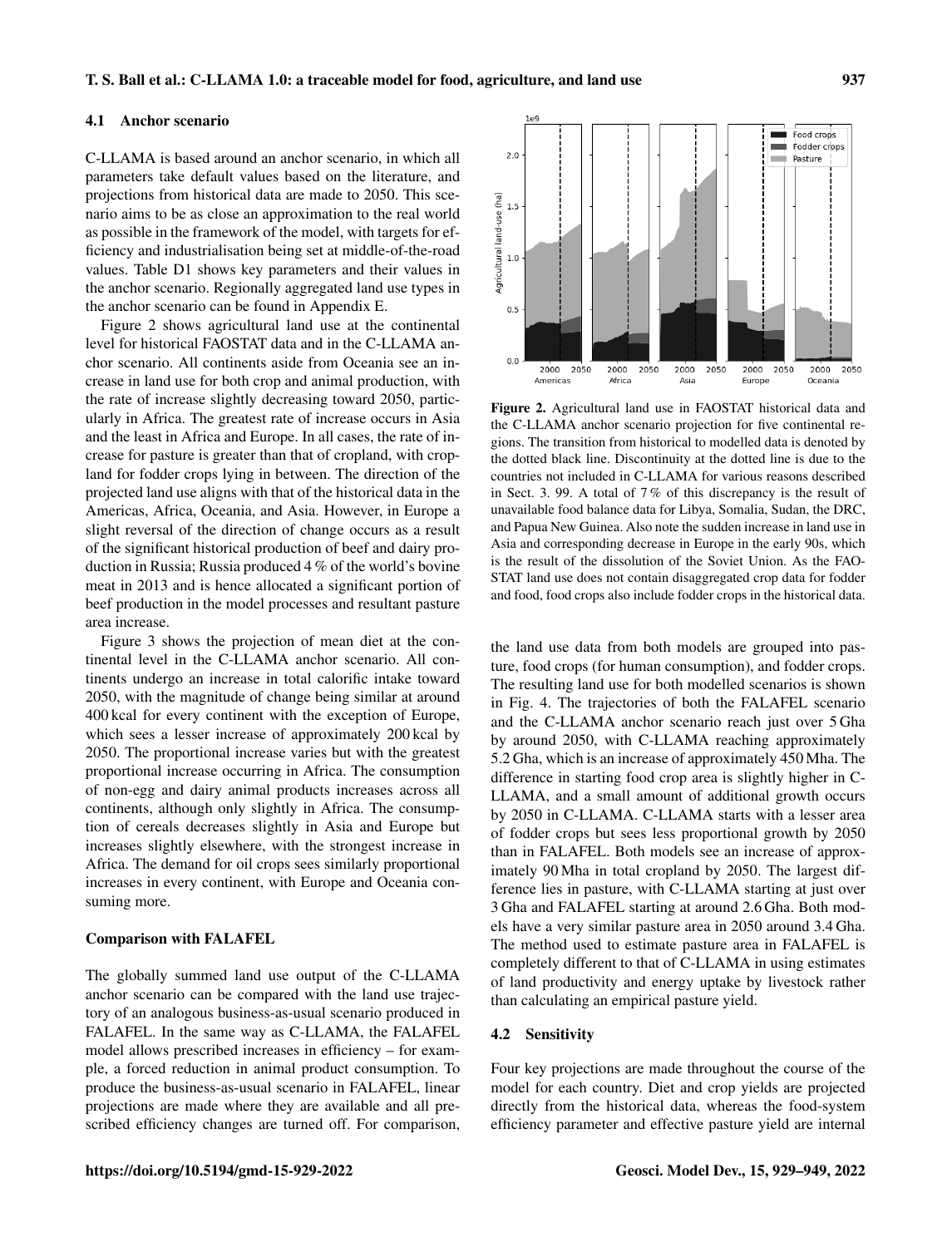

Figure 3. Calorific mean diet composition at the continent level in historical FAOSTAT data and the C-LLAMA anchor scenario. Some food commodities are grouped for clarity, and the order of appearance from the origin for the groups aligns with the legend.





Figure 4. Aggregated global land use for food production in the C-LLAMA anchor scenario and a "business-as-usual" (BAU) FALAFEL scenario. FALAFEL accounts for the production of some non-food crops; however, they are excluded for this comparative figure.

Figure 5. Difference in 2050 global agricultural land use between the anchor scenario (dotted line) and when disallowing the progression of projections in the model by using the 5-year mean of historical values for each.

values calculated from historical data, which are then projected. To explore the sensitivity of the final land use output of C-LLAMA to these four projections, each was fixed at the mean value of their most recent 5 years and the land use by 2050 compared with the anchor scenario. The results of this are shown in Fig. 5.

The impacts of each of these projections are within an order of magnitude of each other. Halting the projection of crop yields results in an increased agricultural land use of approximately 300 Mha from the anchor scenario. This is consistent with the current trend of increasing crop yields in most areas of the world: a result of improving access to irrigation, agrochemicals, and machinery (Iizumi et al., 2017; Ray et al., 2012). Suspending the projection of the food-system efficiency parameter has the greatest impact on the total land use with an increase of approximately 500 Mha. Suspending the food-system efficiency parameter locks many countries in a state of lower efficiency, rendering them unable to meet the increasing food demand from the growing population. Halting changes in pasture yield leads to an increase in land use of around 450 Mha. While the "effective pasture yield" is not a real-world quantity, it aims to capture a wide range of factors that govern the output of grazed land. This quantity is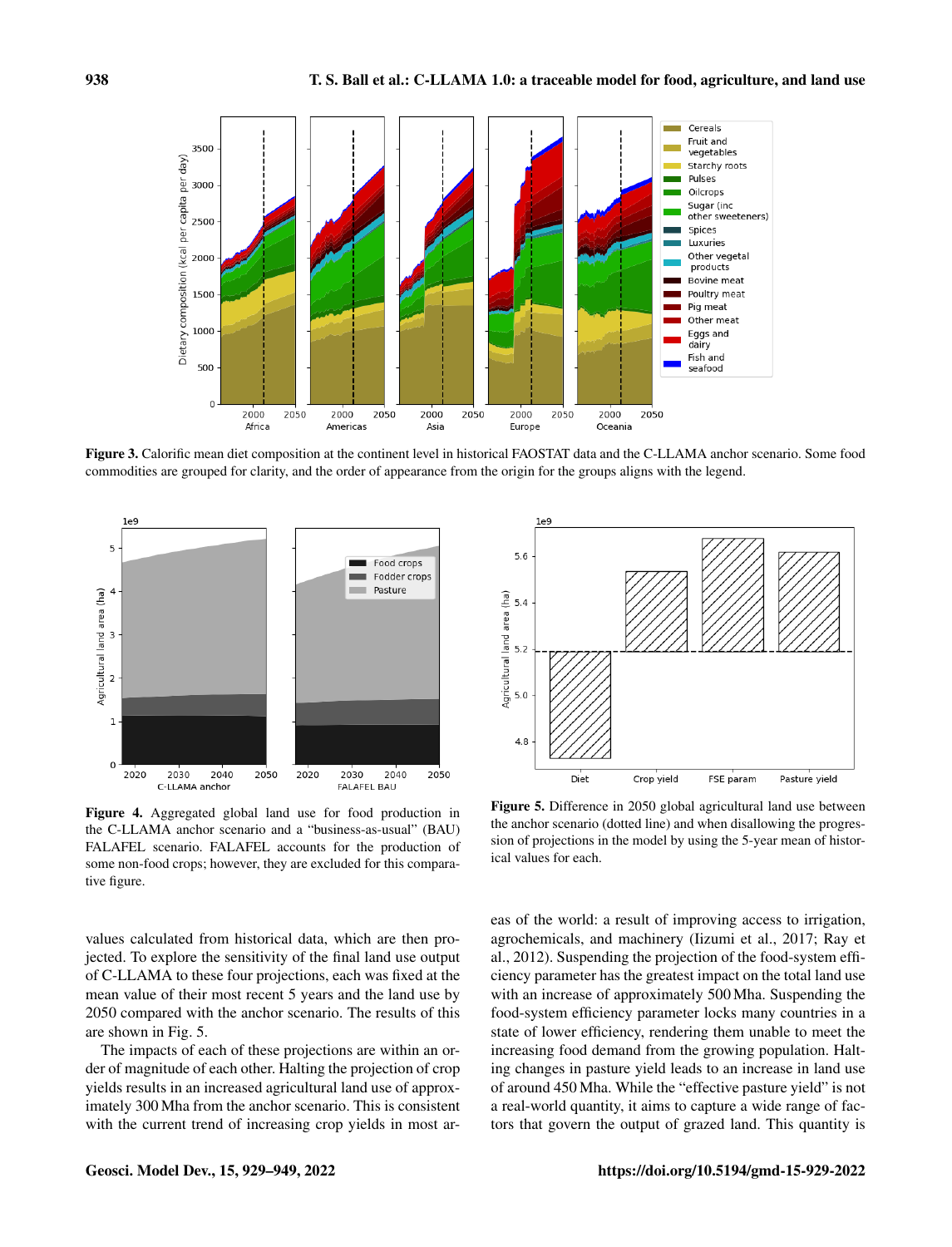

Figure 6. Change in 2050 agricultural land use between the anchor scenario (dotted line), maximum, present, minimum efficiency, and full-vegetarian diet scenarios. Maximum and minimum efficiency scenarios are produced by setting the food-system efficiency parameter to 1.0 and 0.0, respectively, for all countries. The full-vegetarian diet scenario tends toward zero meat consumption globally by 2050. Dairy products are still consumed.

increasing in the majority of countries as a result of livestock intensification by transfer to more intensive pasture or a covered system (Davis and D'Odorico, 2015; Thornton, 2010). Stopping the projection of dietary trends reduces the final land use by approximately 450 Mha. Current global dietary trends are toward increased animal product consumption in developing countries and stagnation of animal product consumption in developed nations (Tilman and Clark, 2014; Van Zanten et al., 2018). This, combined with an increase in total calorie intake in the majority of countries, explains the decrease in land use when suspending the projection of diet.

Loss factors in C-LLAMA are dynamic and governed by the food-system efficiency parameter. To explore the sensitivity of the model to loss factors every country was fixed at the lower and upper boundary values, which is equivalent to scoring every country at 0.0 or 1.0, respectively, on the food-system efficiency parameter. Figure 6 shows the results of this analysis, along with a fully vegetarian (by 2050) diet scenario. Scores of 1.0 lead to a land use increase of approximately 700 Mha by 2050, and a global score of 0.0 leads to an almost identical increase of just over 700 Mha by 2050. Scores of 1.0 and 0.0 both precipitate very high loss ratios from the start of the model of around 30 % in post-production and production, respectively. The present efficiency scenario is achieved by setting the food-system efficiency parameter at its present values, identical to the "FSE param" scenario in Fig. 8. The fully vegetarian diet scenario sees a drastic land use decrease of approximately 1.8 Gha by the year 2050, which is consistent with the previously discussed effective land use inefficiency of animal products as food when compared to vegetal products.

Table 2. Global cropland and pasture land cover in the year 2050 in C-LLAMA, SSP2 scenarios, and the AR5 scenario database. The mean of all AR5 scenarios is used for the AR5 database marker value.

|                | Cropland $2050$ (Gha) |      |      | Pasture 2050 (Gha)          |      |      |  |
|----------------|-----------------------|------|------|-----------------------------|------|------|--|
|                |                       |      |      | Marker Min Max   Marker Min |      | Max  |  |
| C-LLAMA        | 1.64                  |      |      | 3.57                        |      |      |  |
| SSP2 scenarios | 1.76                  | 1.60 | 2.18 | 3.53                        | 2.47 | 3.53 |  |
| AR5 database   | 2.10                  | 1.27 | 3.33 | 3.83                        | 2.67 | 4.72 |  |

#### 5 Discussion

Estimates of historical agricultural land cover, cropland harvests, and land use change are plentiful (Erb et al., 2017). There are a wide range of approaches from bookkeeping to satellite imaging, the majority of which are available at high spatial resolutions (Fritz et al., 2015; Hurtt et al., 2011; Winkler et al., 2021). These datasets are used as starting points for other modelling approaches such as IAMs or vegetation models but cannot be used to directly make projections of land use. From these starting points, a great number of model and scenario drivers impact the land use trajectories of IAMs, including economy, energy demand, commodity pricing, and policy. IAMs are excellent tools for making holistic projections about a wide range of factors in given scenarios, but the land use component is difficult to extract. The purpose of C-LLAMA is to explore the sensitivity of agricultural land use to various drivers within the food system, not to make explicit predictions about land use within specific countries.

The C-LLAMA anchor scenario projects cropland and pasture land uses of approximately 1.64 and 3.57 Gha, respectively, by 2050. The projected cropland value is within the range of projected values from IAM scenarios in the comparable SSP2 and broader AR5 databases, shown in Table 2, and well within estimates of cropland availability (Eitelberg et al., 2015). However, the projected pasture value is slightly outside the range of other SSP2 scenarios, albeit only 70 Mha greater than the marker scenario. The majority of agricultural land expansion in SSP2 scenarios occurs in Africa and Latin America (Popp et al., 2017). In C-LLAMA there are pasture expansions in these regions, along with expansion occurring in North America and Asia, due to the very limited trade mechanics of C-LLAMA. Note that the scenarios in these databases are based around key assumptions and pathways in the social and economic sectors, whereas the only prescribed trajectory within C-LLAMA is of population. As previously discussed, the intention of C-LLAMA is not to predict land use futures, so this behaviour in these regions does not diminish the efficacy of the model as a means to explore sensitivities to drivers.

A fully vegetarian scenario in C-LLAMA sees a significant decrease in agricultural land use of 1.8 Gha (a reduction of approximately 34 %), which is in line with the literature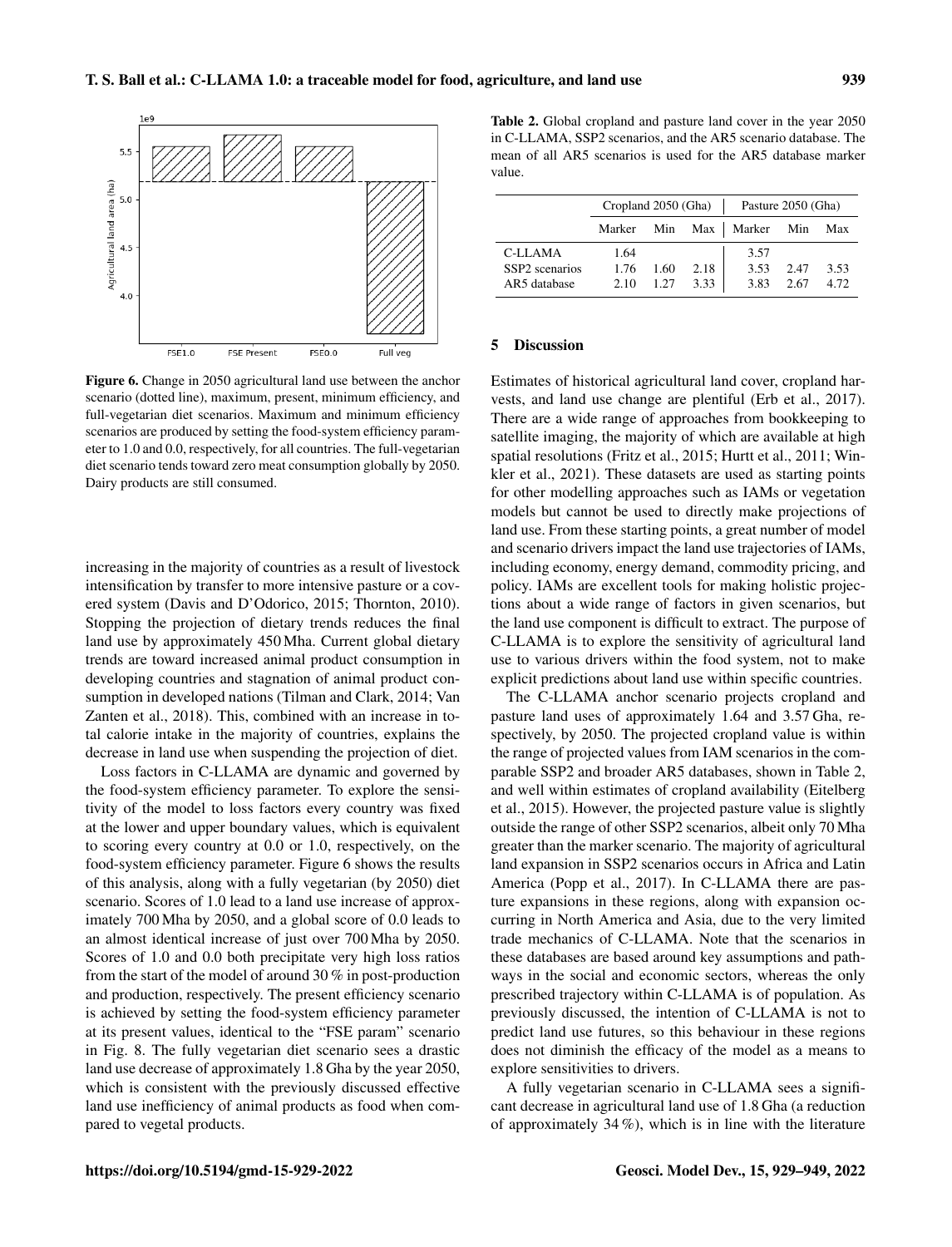(Röös et al., 2017; Swain et al., 2018; Weindl et al., 2017; Van Zanten et al., 2018). The nutritional implications of such a diet were not considered in this scenario, which is likely to be a significant hurdle in the transition to sustainable diets (Duro et al., 2020; Willett et al., 2019). With the ability to prescribe trajectories for diet at a country level, C-LLAMA is well placed to explore such questions. Nutritional information could also be built into C-LLAMA for each commodity.

The strength of C-LLAMA lies in its simplicity: it can be easily modified, adapted, and improved. However, there are limitations to the approach, and two key areas for improvement have been identified. One area with scope for improvement is in the allocation of crop and livestock production described in Sect. 4.3. The current method uses a snapshot of current production to distribute the projected production of a crop; this approach works for earlier projected years since interannual changes to trade are relatively slow, being on similar timescales to changes in demand. However, long-term changes to global trade are not captured, specifically those likely to arise from improved access to wealth and subsequent demand for luxury and animal products in developing countries. Improvements might include trade matrices for each food commodity or a forward projection of the commodity production allocation, which would allow semidynamic trade representation without the need for any agentbased or economically driven modelling. The other area with great potential for improvement is the representation of livestock and, more broadly, land use within the model. The current method for estimating land use for crops and livestock is effective for exploring questions surrounding global-scale changes and scenario options. However, a land class system with productivity, land use transitions, and associated carbon exchange would facilitate a more nuanced exploration of the drivers of land use and their consequences, particularly in the case of livestock, forests, and grasslands.

Including the DRC, Libya, Sudan, Somalia, and Papua New Guinea would be beneficial as together they account for a significant portion of the global land area (approximately 3 %). Papua New Guinea and the DRC have humid, equatorial climates with highly productive land: excellent conditions for agricultural productivity (Kottek et al., 2006). While not included in the food balance data, they are present in other FAO data, so it may be possible to construct an approximate food balance dataset from their available FAO data and regional averages. Another approach would be to construct food balances using other data sources; however, this approach would contravene the internal consistency of C-LLAMA.

C-LLAMA takes a simple approach to modelling the drivers of land availability, offering transparency and adaptability where more complex modelling approaches do not. Of the many drivers of future land availability, the simplicity and traceability of the model make it well placed to explore the impacts of broad-scale drivers such as changes in livestock production systems, crop yields, dietary trends, and

food-system efficiency on the future of land available for food agriculture, bioenergy, and afforestation from a bottomup perspective. For example, scenarios with prescribed increases to crop yields, consumption of specific commodities, calorie intake, or wasted food could be constructed. The structure of C-LLAMA also facilitates the ability of these changes to be applied at regional or country levels. The model aims to be easily accessible to use and modify using only open-source data and software.

# Appendix A



Figure A1. Cumulative food production mass for the year 2017 of all current countries in the FAOSTAT database; dissolved states are not included.



Figure A2. Log of agricultural land area against total food production mass for the year 2017 for all countries in the FAOSTAT database; dissolved states are not included. Countries contained in the small dotted-line box are not included in model processes  $(n = 23)$ , while the remaining countries are included  $(n = 139)$ .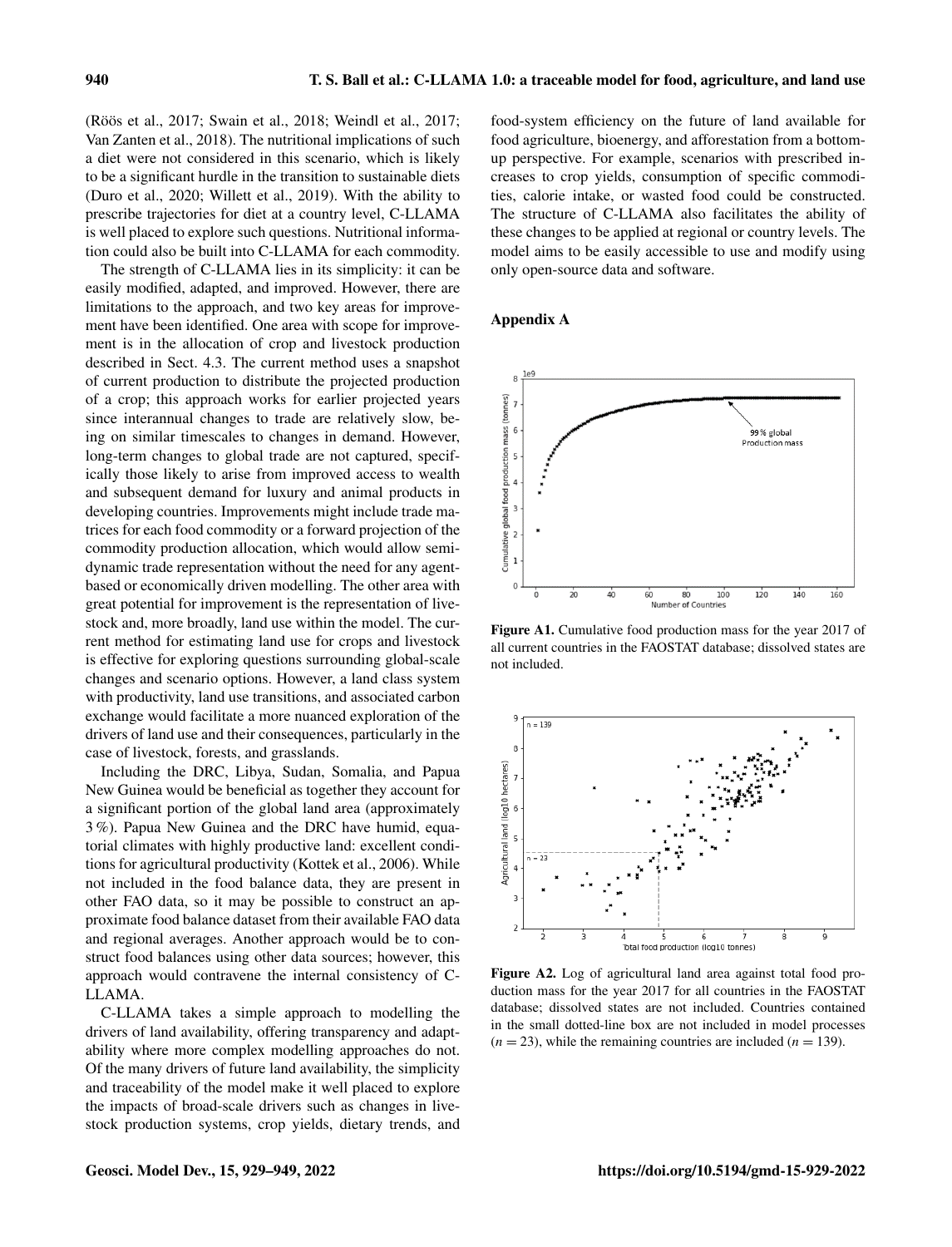# T. S. Ball et al.: C-LLAMA 1.0: a traceable model for food, agriculture, and land use 941

Table A1. Five main sections within C-LLAMA, each comprised of a handful of model process modules. There are 16 model process modules in total. There is some overlap between model processes; the sections and model process modules listed here are not necessarily in the order that they appear in C-LLAMA; some sections are re-visited at later stages of the model. The first section of the model produces a food supply at a national level, disaggregated into calories and commodities.

| Model section          | Description of processes within the section                                                                                                                                                                                                         | Relevant modules                                                                                                                                     |
|------------------------|-----------------------------------------------------------------------------------------------------------------------------------------------------------------------------------------------------------------------------------------------------|------------------------------------------------------------------------------------------------------------------------------------------------------|
| Diet and food supply   | Projections of the contribution of each food commodity toward<br>the national diet. Projection of national calorie supply per capita.<br>Calculation of a global demand for each food commodity.                                                    | food demand and waste production<br>diet_makeup                                                                                                      |
| Food-system efficiency | Projection of losses and efficiencies that are used at<br>various stages of the model. A food-system efficiency<br>parameter is developed to inform these values.                                                                                   | industrialisation metric<br>industrialisation metric calculations<br>food waste gen harvest residues                                                 |
| Crop production        | Losses are used to calculate total production requirement<br>for each food commodity, a portion of which is then<br>allocated to each country. Crop yields are projected<br>for each food and fodder crop in the model.                             | crop_yield_and_production_hist<br>crop_yield_and_production_params<br>crop_yield_projects<br>crop_and_livestock_production<br>crop_production_ratios |
| Livestock              | The global production requirement for livestock is<br>calculated and allocated to each country. Livestock<br>consume a mix of feed and foraged food; the proportion<br>coming from each varies by livestock type and country.                       | livestock feed demand<br>fodder_crops                                                                                                                |
| Land use               | Production requirement energy is converted to mass and combined<br>with yield to produce a land area requirement for both food<br>and fodder crops. An "effective livestock yield" is developed<br>and used to calculate pasture land requirements. | crop_land_calculations<br>pasture_land_calculations<br>land use calculation                                                                          |

# Appendix B

# B1 Food commodity groupings

Table B1. Vegetal products and grouped vegetal products. Grouped products do not contain any products represented as staple products. The luxury group consists of tea, coffee, and cocoa.

| Individual products   | Grouped products       |
|-----------------------|------------------------|
| Wheat                 | Cereals                |
| Rice                  | Fruits                 |
| Maize                 | Vegetables             |
| Palm oil              | Pulses                 |
| Rape and mustard seed | Starchy roots          |
| Soybeans              | Oil crops              |
| Sunflower seed        | <b>Spices</b>          |
| Potatoes              | Sugar crops            |
| Cassava               | Luxuries               |
| Nuts and products     | Other vegetal products |

Table B2. Animal products and groups. In the case of these animal products, the "individual" animal products represent a small group of products but are dominated by a single product. For example, while *bovine meat* includes derivative products and buffalo, the majority of the bovine meat supply and consumption is formed of cattle meat. There are only two sets of grouped animal products: dairy and "other meat". Dairy is a significant contributor to global food supply and demand, but meat products not listed individually are not. Dairy includes milk, butter, ghee, and cream. Products such as cheese and yoghurt are also included in the data for milk.

| <b>Bovine</b> meat<br>Other meat<br>Dairy products<br>Poultry meat<br>Pig meat<br>Mutton and goat meat | Individual products | Grouped products |
|--------------------------------------------------------------------------------------------------------|---------------------|------------------|
|                                                                                                        | Eggs                |                  |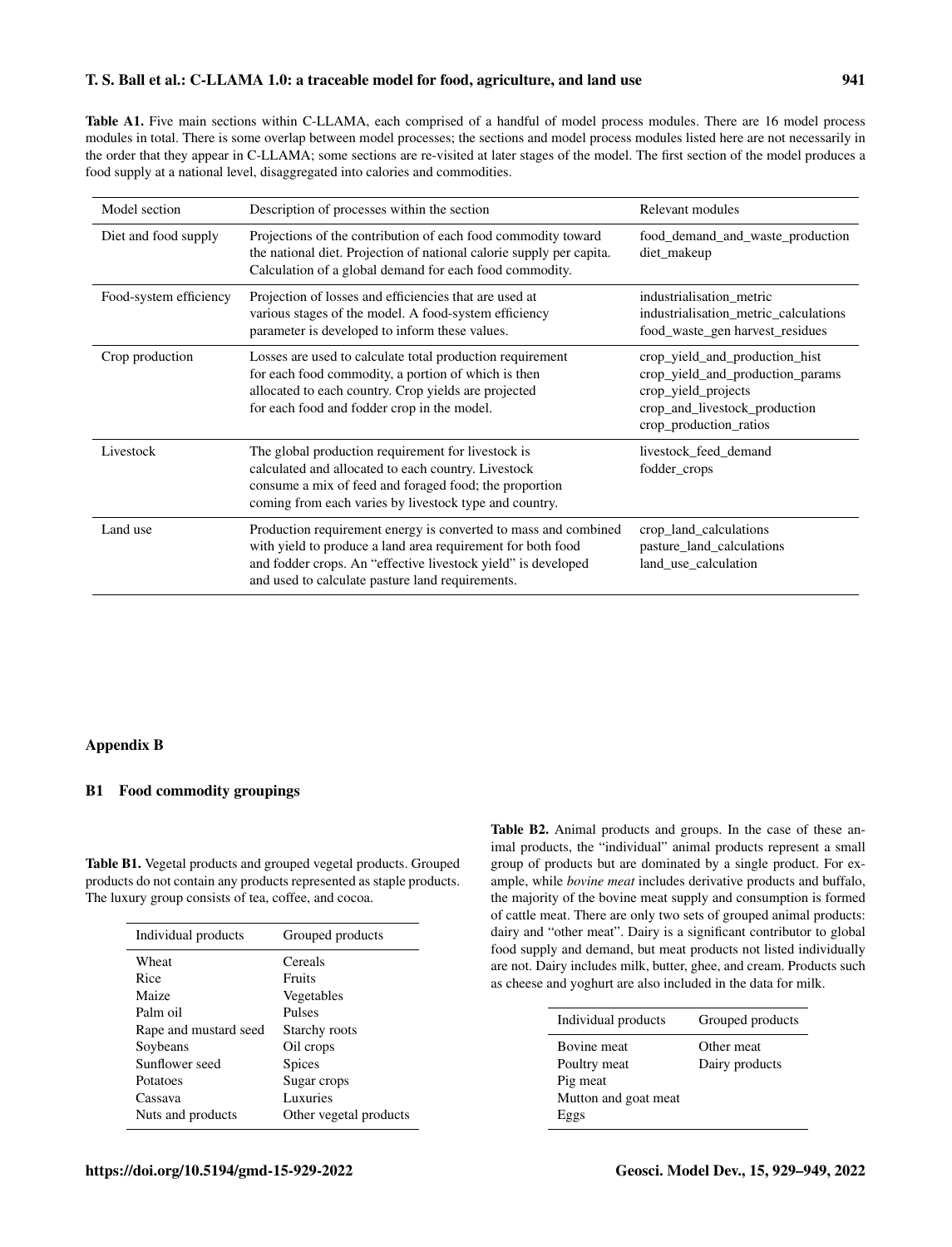# B2 Harvest factors and recovery rates

Table B3. (a) Vegetal product harvest factors – the ratio of the mass of useful product to aboveground biomass. Values in this table are adapted from Krausmann et al. (2008). Where a direct mapping was impossible, the average value of other products was used (for example – vegetables). Fruits are assumed to be permanent crops. (b) Vegetable product residue recovery factors – the recovered proportion of potential harvest residues. As with Table B3a, this table is also adapted from Krausmann et al. (2008).

| (a)                          | Sub-              | North Africa     | Europe       | Central and      | East and          | Oceania      | North        | Latin        |
|------------------------------|-------------------|------------------|--------------|------------------|-------------------|--------------|--------------|--------------|
|                              | Saharan<br>Africa | and<br>West Asia |              | Southern<br>Asia | Southeast<br>Asia |              | America      | America      |
|                              |                   |                  |              |                  |                   |              |              |              |
| Wheat                        | 2.3               | 1.5              | 1.3          | 1.7              | 1.5               | 1.2          | 1.2          | 1.5          |
| Maize                        | 3.5               | 3                | 1.6          | 3.5              | 3                 | 1.2          | 1.2          | 3            |
| Rice                         | 1.5               | 1.2              | 1.2          | 1.5              | $\mathbf{1}$      | 1.2          | 1.2          | 1.2          |
| Soybeans                     | 1.5               | 1.5              | 1.4          | 1.5              | 1.2               | 1.2          | 1.2          | 1.5          |
| Potatoes                     | $\mathbf{1}$      | $\mathbf{1}$     | $\mathbf{1}$ | $\mathbf{1}$     | $\mathbf{1}$      | $\mathbf{1}$ | $\mathbf{1}$ | $\mathbf{1}$ |
| <b>Nuts</b>                  | 1.5               | 1.5              | 1.2          | 1.5              | 1.2               | 1.2          | 1.2          | 1.5          |
| Cassava                      | 0.8               | 0.8              | 0.8          | 0.8              | 0.8               | 0.8          | 0.8          | 0.8          |
| Rape and mustard seed        | 2.3               | 2.3              | 1.9          | 2.3              | 2.3               | 1.9          | 1.9          | 2.3          |
| Palm oil                     | 1.9               | 1.9              | 1.9          | 1.9              | 1.5               | 1.9          | 1.9          | 1.9          |
| Sunflower seed               | 2.3               | 2.3              | 1.9          | 2.3              | 2.3               | 1.9          | 1.9          | 2.3          |
| Cereals                      | 2.3               | 1.5              | 1.25         | 1.7              | 1.5               | 1.2          | 1.2          | 1.5          |
| Oil crops                    | 2.3               | 2.3              | 1.9          | 2.3              | 2.3               | 1.9          | 1.9          | 2.3          |
| Pulses                       | 0.4               | 0.4              | $\mathbf{1}$ | 0.4              | 0.4               | $\mathbf{1}$ | $\mathbf{1}$ | 0.4          |
| Starchy roots                | $\mathbf{1}$      | $\mathbf{1}$     | $\mathbf{1}$ | $\mathbf{1}$     | $\mathbf{1}$      | $\mathbf{1}$ | $\mathbf{1}$ | $\mathbf{1}$ |
| Sugar crops                  | 0.7               | 0.7              | 0.5          | 0.7              | 0.7               | 0.7          | 0.5          | 0.7          |
| Fruits                       | 2.5               | 2.5              | 2.5          | 2.5              | 2.5               | 2.5          | 2.5          | 2.5          |
| Vegetables                   | 1.9               | 1.5              | 1.2          | 1.6              | 1.5               | 1.3          | 1.3          | 1.6          |
| <b>Spices</b>                | 1.1               | 1.1              | 1.1          | 1.1              | 1.1               | 1.1          | 1.1          | 1.1          |
| Luxuries                     | 0.5               | 0.5              | 0.5          | 0.5              | 0.5               | 0.5          | 0.5          | 0.5          |
| Other vegetal products       | 1.9               | 1.5              | 1.3          | 1.6              | 1.5               | 1.3          | 1.3          | 1.5          |
| (b)                          | Sub-              | North Africa     | East         | West             | Central and       | East Asia    | North        | Latin        |
|                              | Saharan           | and              | Europe       | Europe           | Southeast         |              | America and  | America      |
|                              | Africa            | West Asia        |              |                  | Asia              |              | Oceania      |              |
| Cassava and products         | 0.8               | 0.8              | 0.3          | 0.0              | 0.8               | 0.8          | 0.0          | 0.8          |
| Cereals – excluding beer     | 0.9               | 0.8              | 0.8          | 0.7              | 0.9               | 0.8          | 0.7          | 0.8          |
| Fruits – excluding wine      | 0.8               | 0.7              | 0.6          | 0.4              | 0.8               | 0.7          | 0.4          | 0.7          |
| Luxuries (excluding alcohol) | 0.8               | 0.7              | 0.6          | 0.4              | 0.8               | 0.7          | 0.4          | 0.7          |
| Maize and products           | 0.9               | 0.8              | 0.8          | 0.7              | 0.9               | 0.8          | 0.7          | 0.8          |
| Oil crops                    | 0.9               | 0.8              | 0.8          | 0.7              | 0.9               | 0.8          | 0.7          | 0.8          |
| Other                        | 0.8               | 0.7              | 0.6          | 0.4              | 0.8               | 0.7          | 0.4          | 0.7          |
| Palm oil                     | 0.9               | 0.9              | 0.9          | 0.9              | 0.9               | 0.9          | 0.9          | 0.9          |
| Potatoes and products        | 0.8               | 0.8              | 0.3          | 0.0              | 0.8               | 0.8          | 0.0          | 0.8          |
| Nuts and products            | 0.9               | 0.8              | 0.8          | 0.7              | 0.9               | 0.8          | 0.7          | 0.8          |
| Pulses                       | 0.5               | 0.5              | 0.5          | 0.0              | 0.5               | 0.5          | 0.0          | 0.5          |
| Rape and mustard seed        | 0.7               | 0.7              | 0.7          | 0.7              | 0.7               | 0.7          | 0.7          | 0.7          |
| Rice (milled equivalent)     | 0.9               | 0.8              | 0.8          | 0.7              | 0.9               | 0.8          | 0.7          | 0.8          |
| Soybeans                     | 0.5               | 0.5              | 0.5          | 0.0              | 0.5               | 0.5          | 0.0          | 0.5          |
| <b>Spices</b>                | 0.8               | 0.7              | 0.6          | 0.4              | 0.8               | 0.7          | 0.4          | 0.7          |
| Starchy roots                | 0.8               | 0.8              | 0.3          | 0.0              | 0.8               | 0.8          | 0.0          | 0.8          |
| Sugar crops                  | 0.8               | 0.8              | 0.3          | 0.0              | 0.8               | 0.8          | 0.0          | 0.8          |
| Sugarcane                    | 0.9               | 0.9              | 0.9          | 0.9              | 0.9               | 0.9          | 0.9          | 0.9          |
| Sunflower seed               | 0.5               | 0.5              | 0.5          | 0.5              | 0.5               | 0.5          | 0.5          | 0.5          |
| Vegetable oils               | 0.8               | 0.7              | 0.6          | 0.4              | 0.8               | 0.7          | 0.4          | 0.7          |
| Vegetables                   | 0.8               | 0.7              | 0.6          | 0.4              | 0.8               | 0.7          | 0.4          | 0.7          |
| Wheat and products           | 0.9               | 0.8              | 0.8          | 0.7              | 0.9               | 0.8          | 0.7          | 0.8          |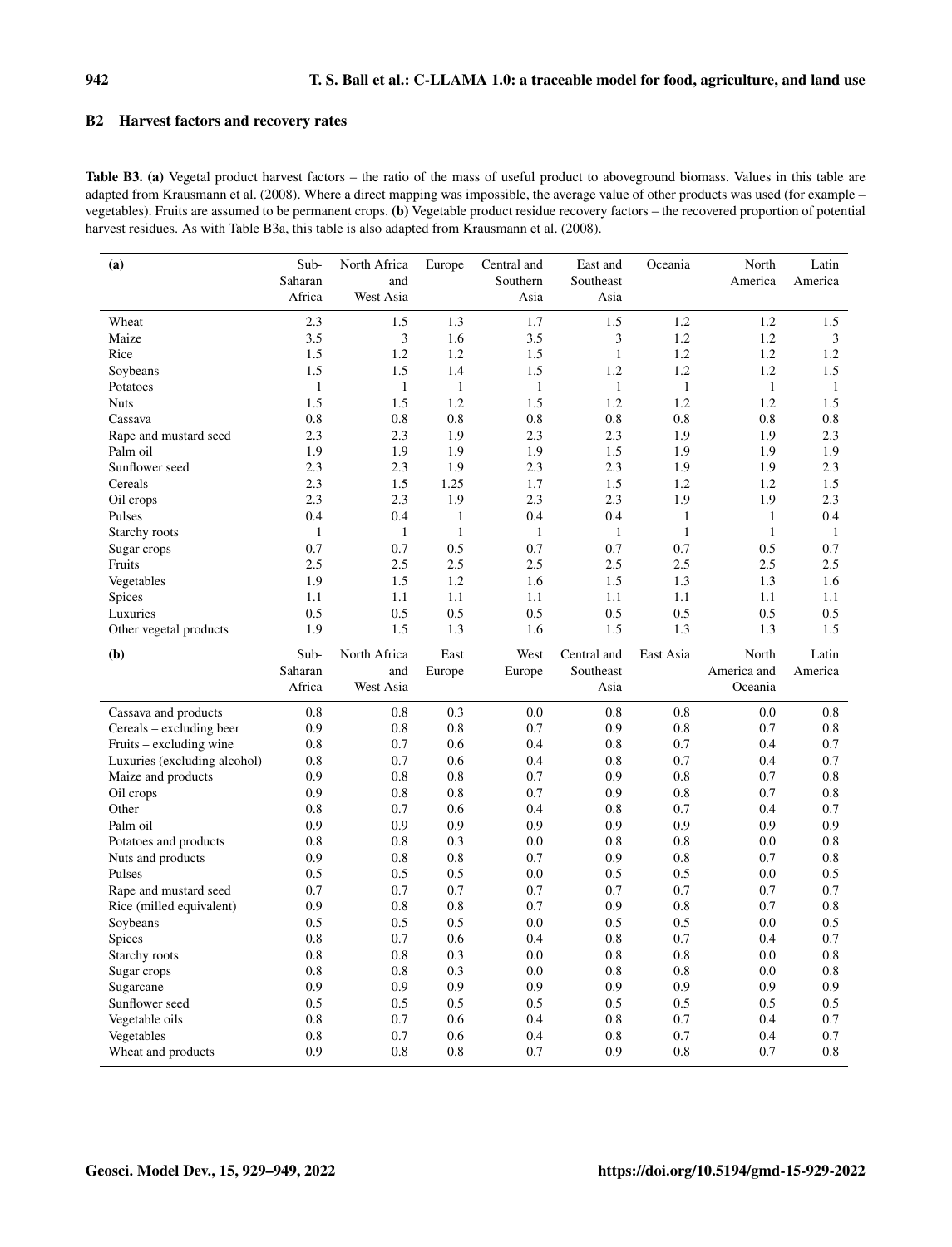# Appendix C

Table C1. Maximum portion  $(z)$  of livestock feed that can be derived from each residue source. These values are taken from FALAFEL (Powell, 2015).

| Livestock product    | Harvest residues | Processing waste | Post-production waste |
|----------------------|------------------|------------------|-----------------------|
| Dairy                | 25%              | 5%               | $0\%$                 |
| Bovine meat          | 25%              | $5\%$            | $0\%$                 |
| Eggs                 | $0\%$            | $11\%$           | $0\%$                 |
| Poultry meat         | $0\%$            | 11%              | $0\%$                 |
| Pig meat             | $5\%$            | $15\%$           | 45%                   |
| Mutton and goat meat | $20\%$           | $11\%$           | $0\%$                 |
| Other meat           | 20%              | 5%               | $0\%$                 |

# Appendix D

Table D1. Inputs, values, and data used to produce the anchor scenario in C-LLAMA.

| Input                                    |                     | Value or data                  |            | Source                                                                                        |  |
|------------------------------------------|---------------------|--------------------------------|------------|-----------------------------------------------------------------------------------------------|--|
| Population<br>SSP2 population trajectory |                     | Fricko et al. (2017)           |            |                                                                                               |  |
| Idealised food supply target calories    |                     | 3200 (kcal per capita per day) |            | Kearney (2010), Alexander et al. (2017), Parfitt et al. (2010)                                |  |
| Idealised food supply target year        |                     | 2100                           |            | Aligns with Paris Agreement temperature goals.                                                |  |
| Overall efficiency improvement           |                     | 0.0                            |            | There is no enforced change to overall agricultural efficiency<br>in the anchor scenario.     |  |
| Change to vegetal diet                   |                     | 0.0                            |            | No enforced change to portion of food energy from vegetal<br>products in the anchor scenario. |  |
| Change to dairy diet                     |                     | 0.0                            |            | No enforced change to portion of food energy from dairy<br>products in the anchor scenario.   |  |
| Waste factor limits                      |                     | Subsistence                    | Industrial | Refer to Sect. 4.2 and Table 2.                                                               |  |
|                                          | Post-production     | 0.07                           | 0.3        |                                                                                               |  |
| 0.10<br>Processing                       |                     | 0.06                           |            |                                                                                               |  |
|                                          | <i>Distribution</i> | 0.5<br>0.05                    |            |                                                                                               |  |
| Post-production waste to feed            |                     | 0.40                           | 0.05       | Powell $(2015)$                                                                               |  |
| Other waste to feed                      |                     | 0.15                           | 0.40       |                                                                                               |  |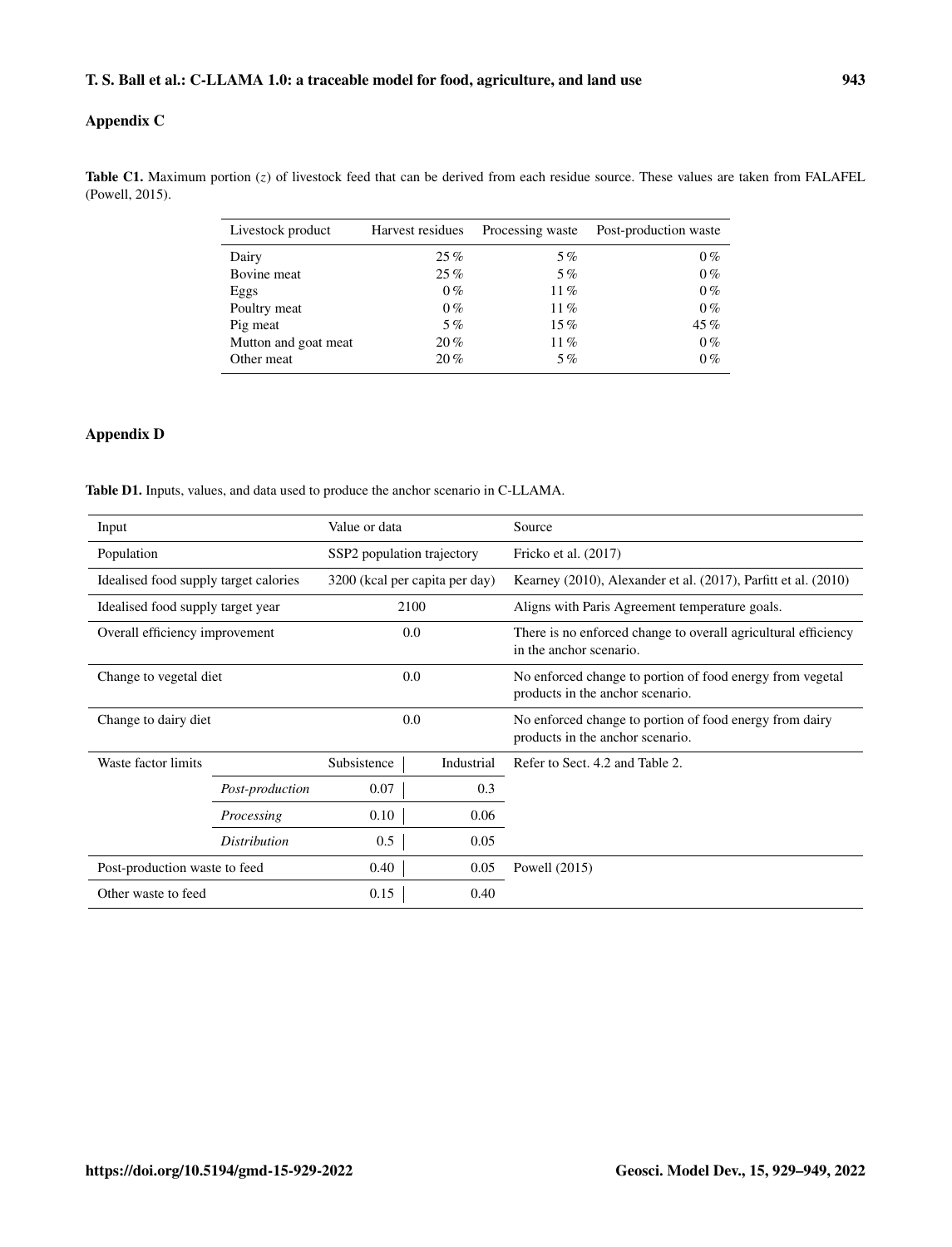# Appendix E

| Region                    | Item                    | 2020                                       | 2030                                        | 2040                           | 2050                                 |
|---------------------------|-------------------------|--------------------------------------------|---------------------------------------------|--------------------------------|--------------------------------------|
| Northern America          | Food crops              | $1.44 \times 10^{8}$                       | $1.48 \times 10^{8}$                        | $1.52 \times 10^{8}$           | $1.55 \times 10^{8}$                 |
|                           | Pasture                 | $2.78 \times 10^8$                         | $2.83 \times 10^{8}$                        | $2.88 \times 10^8$             | $2.9 \times 10^{8}$                  |
|                           | Fodder crops            | 59 102 644                                 | 67120616                                    | 74 375 777                     | 80 618 936                           |
| South America             | Food crops              | 92 609 372                                 | 93 982 867                                  | 95 152 719                     | 96217646                             |
|                           | Pasture                 | $4.53 \times 10^8$<br>41950885             | $4.77 \times 10^{8}$<br>47 980 106          | $4.98 \times 10^{8}$           | $5.19 \times 10^8$<br>57 606 791     |
|                           | Fodder crops            |                                            |                                             | 53 268 586                     |                                      |
| Central America           | Food crops              | 24 48 6324                                 | 24 883 564                                  | 25 113 116                     | 25 144 180                           |
|                           | Pasture<br>Fodder crops | 90 549 873<br>10298992                     | 89083781<br>10854346                        | 87 279 927<br>11 290 526       | 84 992 096<br>11 608 143             |
| Caribbean                 | Food crops              | 5701552                                    | 5814101                                     | 5898041                        | 5947747                              |
|                           | Pasture                 | 4735629                                    | 4983965                                     | 5261775                        | 5484907                              |
|                           | Fodder crops            | 768 887.3                                  | 867 706.7                                   | 962794.9                       | 1046271                              |
| Eastern Africa            | Food crops              | 44 627 557                                 | 44787338                                    | 44 348 960                     | 43 227 455                           |
|                           | Pasture                 | $1.96 \times 10^{8}$                       | $2.12 \times 10^{8}$                        | $2.26 \times 10^{8}$           | $2.37 \times 10^8$                   |
|                           | Fodder crops            | 27711651                                   | 30 686 740                                  | 33 367 389                     | 35 708 687                           |
| Western Africa            | Food crops              | 70371563                                   | 70 589 754                                  | 69 519 405                     | 66 931 695                           |
|                           | Pasture                 | $1.87 \times 10^{8}$                       | $1.95 \times 10^8$                          | $2 \times 10^8$                | $2.01 \times 10^8$                   |
|                           | Fodder crops            | 33461679                                   | 34 978 667                                  | 36429016                       | 37 396 721                           |
| Northern Africa           | Food crops              | 33 0 26 116                                | 33 370 613                                  | 33414347                       | 33 119 937                           |
|                           | Pasture                 | 60 159 833                                 | 64754843                                    | 68 517 651                     | 72 314 640                           |
|                           | Fodder crops            | 13791410                                   | 14023182                                    | 14217248                       | 14 445 584                           |
| Southern Africa           | Food crops              | 9524790                                    | 9679176                                     | 9798009                        | 9876671                              |
|                           | Pasture<br>Fodder crops | $1.52 \times 10^{8}$<br>4506502            | $1.6 \times 10^{8}$<br>4753946              | $1.66 \times 10^8$<br>4954572  | $1.7 \times 10^{8}$<br>5 1 1 1 9 6 5 |
|                           |                         |                                            |                                             |                                |                                      |
| Middle Africa             | Food crops              | 13486305<br>$1.22 \times 10^8$             | 13 360 842                                  | 12961523                       | 12 276 739<br>$1.37 \times 10^{8}$   |
|                           | Pasture<br>Fodder crops | 7890880                                    | $1.29 \times 10^8$<br>8567387               | $1.34 \times 10^8$<br>9229300  | 9799051                              |
|                           |                         |                                            |                                             |                                |                                      |
| Central Asia              | Food crops<br>Pasture   | 20611646<br>$2.62 \times 10^{8}$           | 20 265 557<br>$2.91 \times 10^{8}$          | 19786873<br>$3.16 \times 10^8$ | 19078910<br>$3.37 \times 10^8$       |
|                           | Fodder crops            | 18 174 812                                 | 20 534 064                                  | 22 860 266                     | 25 172 668                           |
|                           |                         |                                            |                                             | $1.1 \times 10^{8}$            | $1.09 \times 10^8$                   |
| Eastern Asia              | Food crops<br>Pasture   | $1.09 \times 10^8$<br>$5.15 \times 10^{8}$ | $1.1 \times 10^{8}$<br>$5.44 \times 10^{8}$ | $5.64 \times 10^{8}$           | $5.98 \times 10^8$                   |
|                           | Fodder crops            | 37005906                                   | 39 669 148                                  | 41 686 753                     | 43 263 691                           |
| Southeastern Asia         | Food crops              | $1.09 \times 10^{8}$                       | $1.11 \times 10^8$                          | $1.12 \times 10^8$             | $1.12 \times 10^{8}$                 |
|                           | Pasture                 | 17297852                                   | 18576964                                    | 19557564                       | 20 315 505                           |
|                           | Fodder crops            | 14473651                                   | 15 505 407                                  | 16259165                       | 16769792                             |
| Southern Asia             | Food crops              | $1.97 \times 10^{8}$                       | $1.96 \times 10^8$                          | $1.93 \times 10^{8}$           | $1.87 \times 10^{8}$                 |
|                           | Pasture                 | 79 168 805                                 | 84 059 651                                  | 88 382 231                     | 91 860 597                           |
|                           | Fodder crops            | 43910757                                   | 47 504 797                                  | 50725443                       | 53 662 898                           |
| Western Asia              | Food crops              | 27 309 881                                 | 27 202 184                                  | 26859498                       | 26 261 145                           |
|                           | Pasture                 | $2.2 \times 10^{8}$                        | $2.21 \times 10^{8}$                        | $2.21 \times 10^{8}$           | $2.18 \times 10^8$                   |
|                           | Fodder crops            | 11 275 983                                 | 11807883                                    | 12 254 763                     | 12668759                             |
| Eastern Europe            | Food crops              | $1.47 \times 10^{8}$                       | $1.45 \times 10^8$                          | $1.43 \times 10^{8}$           | $1.39 \times 10^{8}$                 |
|                           | Pasture                 | $1.22 \times 10^{8}$                       | $1.35 \times 10^8$                          | $1.48 \times 10^{8}$           | $1.59 \times 10^{8}$                 |
|                           | Fodder crops            | 51319529                                   | 56769933                                    | 62024203                       | 67294659                             |
| Western Europe            | Food crops              | 26417618                                   | 26 343 260                                  | 26 198 250                     | 25928975                             |
|                           | Pasture                 | 25 054 210                                 | 27 539 612<br>9 15 1 2 9 3                  | 29787514<br>9 307 4 26         | 31851160<br>9462245                  |
|                           | Fodder crops            | 8 9 1 0 8 5 1                              |                                             |                                |                                      |
| Northern Europe           | Food crops              | 7865396                                    | 7719001                                     | 7647723                        | 7594364                              |
|                           | Pasture<br>Fodder crops | 24 317 404<br>10971461                     | 28 344 686<br>11 199 462                    | 32765160<br>11 375 065         | 35 600 568<br>11 577 335             |
|                           |                         |                                            |                                             |                                |                                      |
| Southern Europe           | Food crops<br>Pasture   | 30710974<br>25 655 657                     | 30774176<br>28 352 163                      | 30477722<br>30 802 283         | 29 798 789<br>32 903 614             |
|                           | Fodder crops            | 6694103                                    | 7164839                                     | 7548375                        | 7914750                              |
| Australia and New Zealand | Food crops              | 18777577                                   | 18029310                                    | 16918547                       | 15466293                             |
|                           | Pasture                 | $3.5 \times 10^{8}$                        | $3.44 \times 10^{8}$                        | $3.37 \times 10^{8}$           | $3.27 \times 10^8$                   |
|                           | Fodder crops            | 13 146 533                                 | 14 248 087                                  | 15 188 036                     | 16059053                             |
| Polynesia                 | Food crops              | 22455.07                                   | 23 645.13                                   | 24 856.15                      | 26 018.59                            |
|                           | Pasture                 | 25 840.88                                  | 28 4 26.17                                  | 30704.33                       | 32 588.92                            |
|                           | Fodder crops            | 33 490.12                                  | 34 066.78                                   | 34799.68                       | 36 579.62                            |
| Melanesia                 | Food crops              | 538313.8                                   | 549 717.5                                   | 560089.8                       | 568 835.8                            |
|                           | Pasture                 | 405376.9                                   | 420 432.4                                   | 431 176.1                      | 437022.8                             |
|                           | Fodder crops            | 20676.97                                   | 21 164.86                                   | 21 608.33                      | 22026.5                              |

Table E1. Table of aggregated land use areas at a regional level in the C-LLAMA anchor scenario. Values are in hectares.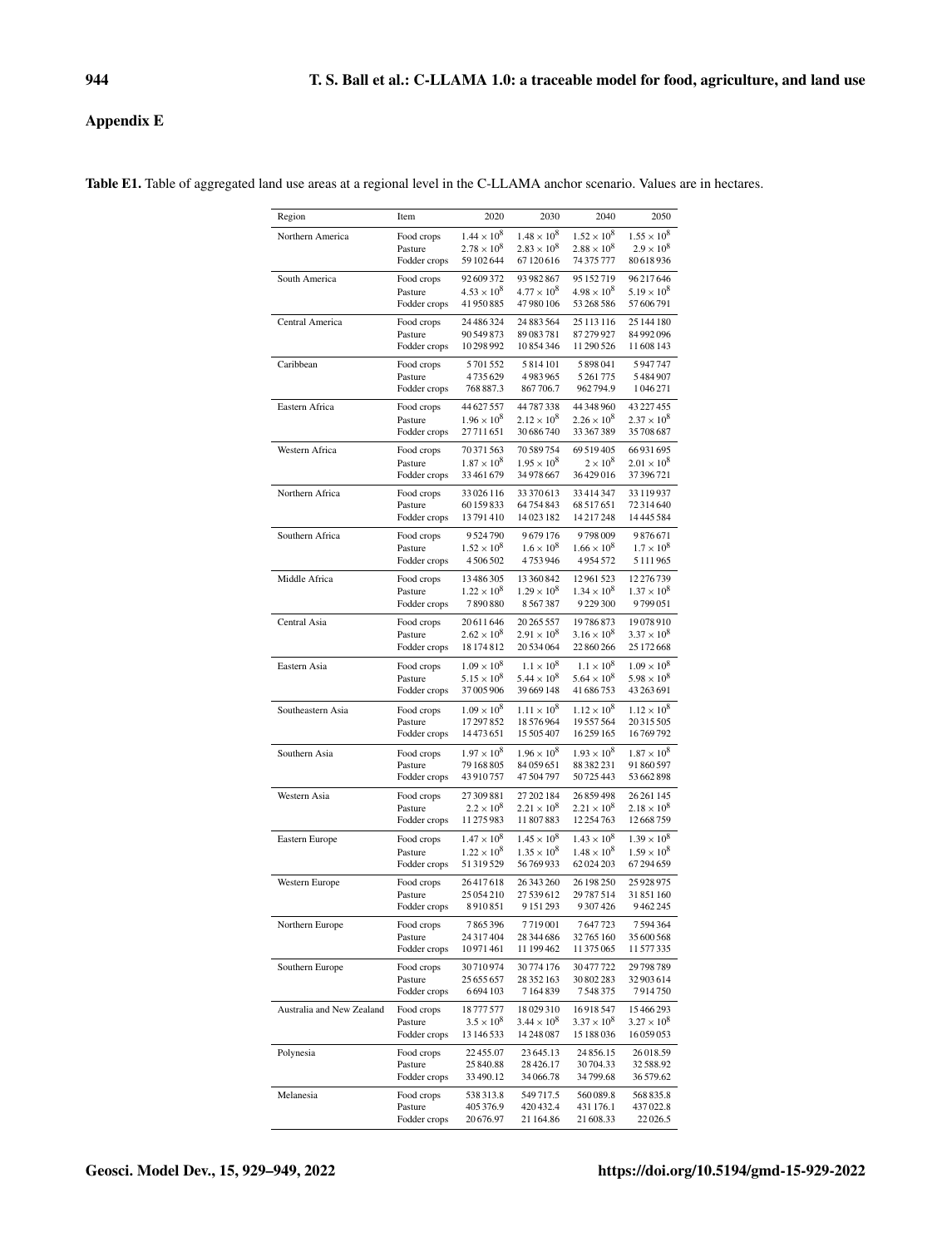

Figure F1. Change in global agricultural land use when varying the proportion of livestock feed from non-forage (FWF).

# Appendix F

Counter-intuitive behaviour arises when setting the proportion of animals fed through fodder and residues (fed without forage – FWF) to extreme values. Decreasing the FWF factor (more animals are fed through pasture) leads to an increase in land use by 2050. This is expected, as pasture is typically far less land-efficient than housed animals fed through fodder and residues (Pikaar et al., 2018). However, this trend does not continue when the FWF is increased; instead, an increased land use is observed. The behaviour of the FWF prompted further investigation; the factor was scaled by a range of values between 0.5 and 1.5 to observe the behaviour around the default values (a scaling of 1.0), the global agricultural land use values for which are shown in Fig. F1.

Inspection of the land use for pasture, fodder, and food crops revealed that food crop land use was constant as expected since only animal product production methods are being varied. Fodder crop land use also behaved as expected – increasing with FWF, as more fodder crops must be produced to meet the feed demand of animals not produced on pasture. However, pasture did not behave as expected, instead following the same trend as the global land use, with an increased land use when varying the FWF factor in either direction. The cause of this behaviour has been identified as the scaling method applied to pasture land area. When the scaling is turned off, variations in the FWF factor lead to expected behaviour: global land use decreases as FWF increases. The effective pasture yield is calculated using the projected 2017 land use value before any scaling is applied. When FWF is increased the quantity of animal products produced on pasture decreases, including the 2017 value; however, the historical pasture area remains unchanged. The result is an artificial decrease in effective pasture yield as FWF increases when the scaling is applied, as shown in Fig. F2.



Figure F2. Magnitude of change in pre- and post-global mean scaled effective pasture yield for forced scaling of livestock feed through non-forage (FWF).

To resolve this and any similar anomalies arising from scaling methods, the effective pasture yield is now scaled based on the projected pasture area in the anchor scenario, regardless of the scenario parameters. This can introduce minor discrepancies in the early years of the projection when setting factors to a fixed value, but this is not the normal mode of operation for the model. This sensitivity test varied the FWF factor for the entire projection, including the starting values; in normal model operation any changes to this factor would be applied as a gradual deviation from the normal value. For example, the scaling might vary from 1.0 in 2017 to 1.5 in 2050, as opposed to being 1.5 from the start as in this sensitivity analysis.

*Code availability.* The C-LLAMA model source code can be found at https://doi.org[/10.5281/zenodo.5083000](https://doi.org/10.5281/zenodo.5083000) (Ball, 2021).

*Data availability.* Time-series data about agriculture, nutrition, fisheries, forestry and food aid by country and region from 1961 to present can be found at https://doi.org[/10.25504/FAIRsharing.z0rqUk](https://doi.org/10.25504/FAIRsharing.z0rqUk) (FAOSTAT, 2012).

*Author contributions.* TSB developed C-LLAMA v1.0 and performed model runs. TSB prepared the original paper, and all coauthors contributed to paper review.

*Competing interests.* The contact author has declared that neither they nor their co-authors have any competing interests.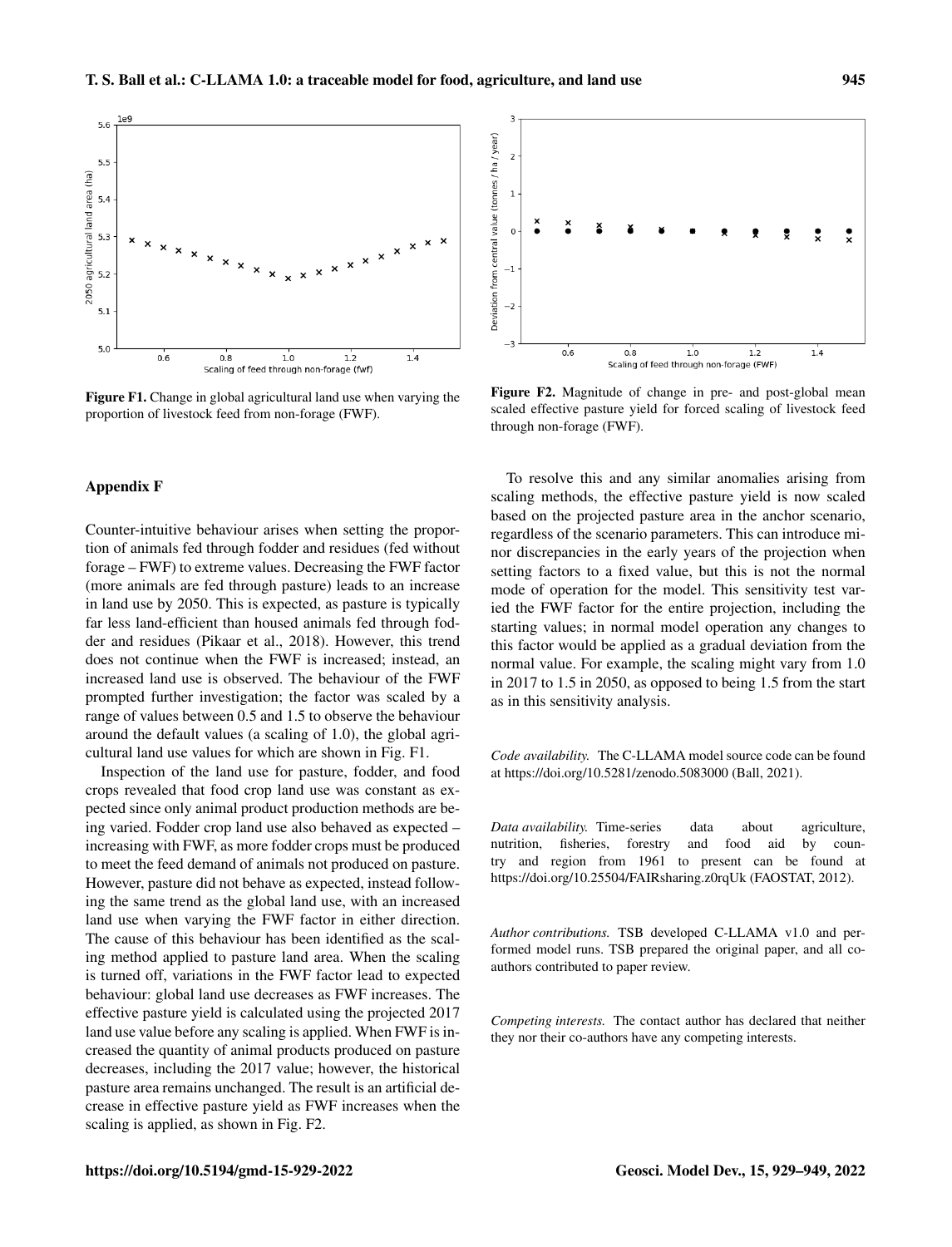*Disclaimer.* Publisher's note: Copernicus Publications remains neutral with regard to jurisdictional claims in published maps and institutional affiliations.

*Financial support.* This research has been supported by the Natural Environment Research Council (grant no. NE/P019951/1).

*Review statement.* This paper was edited by Katherine Calvin and reviewed by two anonymous referees.

## References

- Alexander, P., Brown, C., Arneth, A., Finnigan, J., and Rounsevell, M. D. A.: Human appropriation of land for food: The role of diet, Global Environ. Chang., 41, 88–98, https://doi.org[/10.1016/j.gloenvcha.2016.09.005,](https://doi.org/10.1016/j.gloenvcha.2016.09.005) 2016.
- Alexander, P., Brown, C., Arneth, A., Finnigan, J., Moran, D., and Rounsevell, M. D. A.: Losses, inefficiencies and waste in the global food system, Agr. Syst., 153, 190–200, https://doi.org[/10.1016/j.agsy.2017.01.014,](https://doi.org/10.1016/j.agsy.2017.01.014) 2017.
- Allen, M. R., Dube, O. P., Solecki, W., Aragón-Durand, F., Cramer, W., Humphreys, S., Kainuma, M., Kala, J., Mahowald, N., Mulugetta, Y., Perez, R., Wairiu, M., and Zickfeld, K.: Framing and Context. Global Warming of 1.5 ◦C, in: IPCC Special Report on the impacts of global warming of  $1.5^{\circ}$ C above pre-industrial levels and related global greenhouse gas emission pathways, in the context of strengthening the global response to the threat of climate change, sustainable development, and efforts to eradicate poverty, IPCC, 2022.
- Arneth, A., Denton, F., Agus, F., Elbehri, A., Erb, K., Osman Elasha, B., Rahimi, M., Rounsevell, M., Spence, M., and Valentini, R.: Framing and Context. Climate Change and Land, in: IPCC special report on climate change, desertification, land degradation, sustainable land management, food security, and greenhouse gas fluxes in terrestrial ecosystems, IPCC, 2022.
- Ball, T. S.: C-LLAMA v1.0: a traceable model for food, agriculture and land-use, Zenodo [code], https://doi.org[/10.5281/zenodo.5083000,](https://doi.org/10.5281/zenodo.5083000) 2021.
- Bijl, D. L., Bogaart, P. W., Dekker, S. C., Stehfest, E., de Vries, B. J. M., and van Vuuren, D. P.: A physically-based model of long-term food demand, Global Environ. Chang., 45, 47–62, https://doi.org[/10.1016/j.gloenvcha.2017.04.003,](https://doi.org/10.1016/j.gloenvcha.2017.04.003) 2017.
- Bordonal, R. de O., Carvalho, J. L. N., Lal, R., de Figueiredo, E. B., de Oliveira, B. G., and La Scala, N.: Sustainability of sugarcane production in Brazil. A review, Agron. Sustain. Dev., 38, 13, https://doi.org[/10.1007/s13593-018-0490-x,](https://doi.org/10.1007/s13593-018-0490-x) 2018.
- Calvin, K., Wise, M., Clarke, L., Edmonds, J., Kyle, P., Luckow, P., and Thomson, A.: Implications of simultaneously mitigating and adapting to climate change: Initial experiments using GCAM, Climatic Change, 117, 545–560, https://doi.org[/10.1007/s10584-](https://doi.org/10.1007/s10584-012-0650-y) [012-0650-y,](https://doi.org/10.1007/s10584-012-0650-y) 2013.
- Davis, K. F. and D'Odorico, P.: Livestock intensification and the influence of dietary change: A calorie-based assessment of competition for crop production, Sci. Total Environ., 538, 817–823, https://doi.org[/10.1016/j.scitotenv.2015.08.126,](https://doi.org/10.1016/j.scitotenv.2015.08.126) 2015.
- De Miranda, E. E. and Fonseca, M. F.: Chapter 4 Sugarcane: Food production, energy, and environment, in: Sugarcane Biorefinery, Technology and Perspectives, Elsevier Inc., 67–88, ISBN: 978- 0-12-814236-3, 2019.
- Duro, J. A., Lauk, C., Kastner, T., Erb, K. H., and Haberl, H.: Global inequalities in food consumption, cropland demand and land-use efficiency: A decomposition analysis, Global Environ. Chang., 64, 102124, https://doi.org[/10.1016/j.gloenvcha.2020.102124,](https://doi.org/10.1016/j.gloenvcha.2020.102124) 2020.
- Eitelberg, D. A., van Vliet, J., and Verburg, P. H.: A review of global potentially available cropland estimates and their consequences for model-based assessments, Global Change Biol., 21, 1236– 1248, https://doi.org[/10.1111/gcb.12733,](https://doi.org/10.1111/gcb.12733) 2015.
- Erb, K. H., Luyssaert, S., Meyfroidt, P., Pongratz, J., Don, A., Kloster, S., Kuemmerle, T., Fetzel, T., Fuchs, R., Herold, M., Haberl, H., Jones, C. D., Marín-Spiotta, E., McCallum, I., Robertson, E., Seufert, V., Fritz, S., Valade, A., Wiltshire, A., and Dolman, A. J.: Land management: data availability and process understanding for global change studies, Global Change Biol., 23, 512–533, https://doi.org[/10.1111/gcb.13443,](https://doi.org/10.1111/gcb.13443) 2017.
- FAOSTAT (Food and Agriculture Organization Corporate Statistical Database): https://doi.org[/10.25504/FAIRsharing.z0rqUk,](https://doi.org/10.25504/FAIRsharing.z0rqUk) 2012.
- FAOSTAT: Food and Agriculture Organization Corporate Statistical Database, https://doi.org[/10.25504/FAIRsharing.z0rqUk,](https://doi.org/10.25504/FAIRsharing.z0rqUk) 2012.
- FAOSTAT: Crops and livestock products, FAOSTAT [data set], <https://www.fao.org/faostat/en/#data/QCL> (last access: 13 January 2022), 2021a.
- FAOSTAT: Food Balances (-2013, old methodology and population), FAOSTAT [data set], available at: [https://www.fao.org/](https://www.fao.org/faostat/en/#data/FBSH) [faostat/en/#data/FBSH](https://www.fao.org/faostat/en/#data/FBSH) (last access: 13 January 2022), 2021b.
- FAOSTAT: Inputs Land Use, FAOSTAT [data set], available at: <https://www.fao.org/faostat/en/#data/RL> (last access: 13 January 2022), 2021c.
- FAOSTAT: Agriculture Total, FAOSTAT [data set], available at: [https://www.fao.org/faostat/en/#data,](https://www.fao.org/faostat/en/#data) last access: 13 January 2022.
- Fricko, O., Havlik, P., Rogelj, J., Klimont, Z., Gusti, M., Johnson, N., Kolp, P., Strubegger, M., Valin, H., Amann, M., Ermolieva, T., Forsell, N., Herrero, M., Heyes, C., Kindermann, G., Krey, V., McCollum, D. L., Obersteiner, M., Pachauri, S., Rao, S., Schmid, E., Schoepp, W., and Riahi, K.: The marker quantification of the Shared Socioeconomic Pathway 2: A middle-of-the-road scenario for the 21st century, Global Environ. Chang., 42, 251–267, https://doi.org[/10.1016/j.gloenvcha.2016.06.004,](https://doi.org/10.1016/j.gloenvcha.2016.06.004) 2017.
- Frieler, K., Schauberger, B., Arneth, A., Balkovič, J., Chryssanthacopoulos, J., Deryng, D., Elliott, J., Folberth, C., Khabarov, N., Müller, C., Olin, S., Pugh, T. A. M., Schaphoff, S., Schewe, J., Schmid, E., Warszawski, L., and Levermann, A.: Understanding the weather signal in national crop-yield variability, Earths Future, 5, 605–616, https://doi.org[/10.1002/2016EF000525,](https://doi.org/10.1002/2016EF000525) 2017.
- Fritz, S., See, L., Mccallum, I., You, L., Bun, A., Moltchanova, E., Duerauer, M., Albrecht, F., Schill, C., Perger, C., Havlik, P., Mosnier, A., Thornton, P., Wood-Sichra, U., Herrero, M., Becker-Reshef, I., Justice, C., Hansen, M., Gong, P., Abdel Aziz, S., Cipriani, A., Cumani, R., Cecchi, G., Conchedda, G., Ferreira, S., Gomez, A., Haffani, M., Kayitakire, F., Malanding, J., Mueller, R., Newby, T., Nonguierma, A., Olusegun, A., Ortner, S., Rajak, D. R., Rocha, J., Schepaschenko,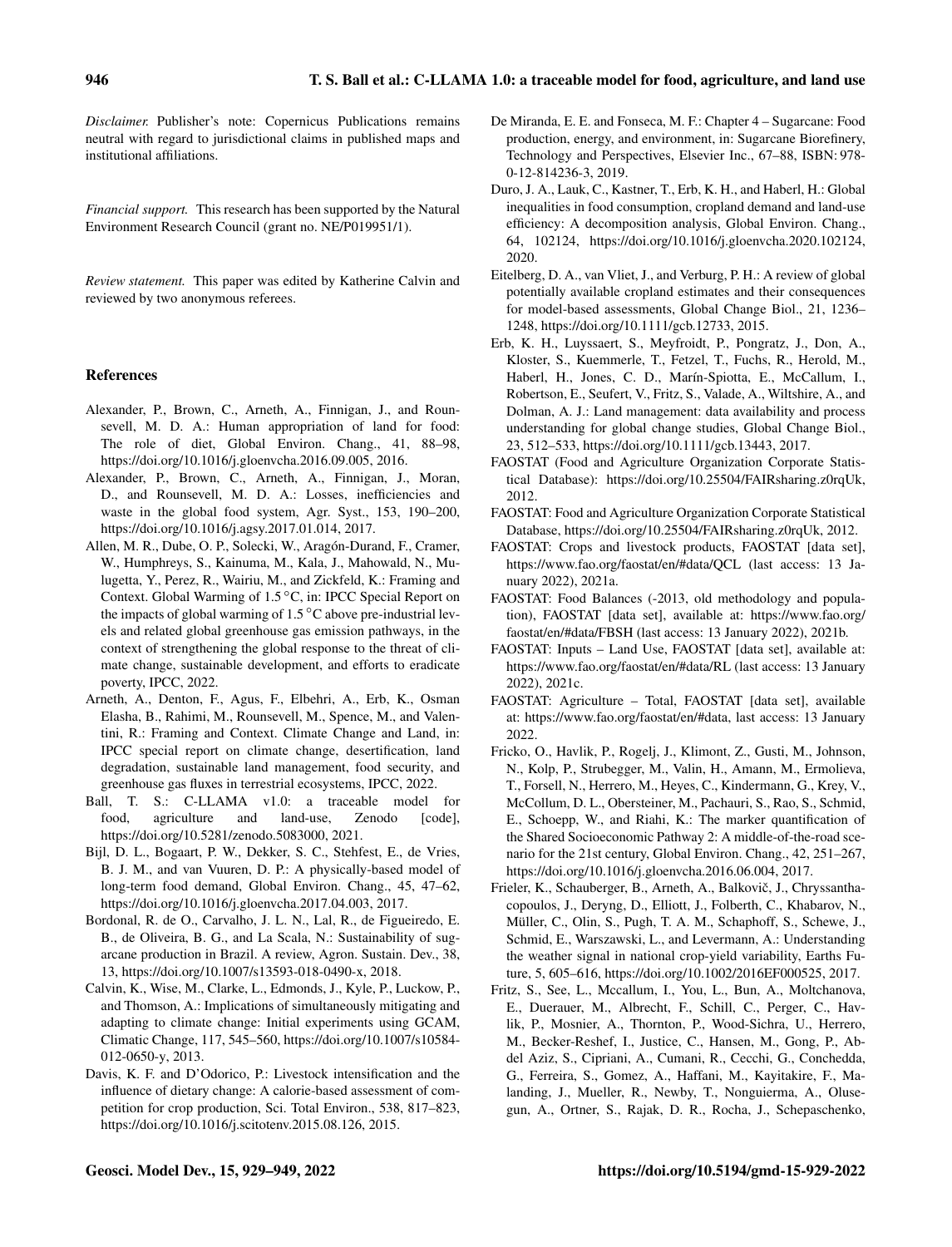D., Schepaschenko, M., Terekhov, A., Tiangwa, A., Vancutsem, C., Vintrou, E., Wenbin, W., van der Velde, M., Dunwoody, A., Kraxner, F., and Obersteiner, M.: Mapping global cropland and field size, Global Change Biol., 21, 1980–1992, https://doi.org[/10.1111/gcb.12838,](https://doi.org/10.1111/gcb.12838) 2015.

- Fujimori, S., Masui, T., and Matsuoka, Y.: AIM/CGE [basic] manual, Center for Social and Environmental Systems Research, NIES: Tsukuba, Japan, 2012.
- Gough, C., Garcia-Freites, S., Jones, C., Mander, S., Moore, B., Pereira, C., Röder, M., Vaughan, N., and Welfle, A.: Challenges to the use of BECCS as a keystone technology in pursuit of 1.5 ◦C, Global Sustainability, 1, E5, https://doi.org[/10.1017/sus.2018.3,](https://doi.org/10.1017/sus.2018.3) 2018.
- Gustavsson, J. and Cederberg, C.: Global Food losses and Food waste, in: Save Food Congress, Düsseldorf, Germany, 16 May 2011.
- Haberl, H., Erb, K. H., Krausmann, F., Gaube, V., Bondeau, A., Plutzar, C., Gingrich, S., Lucht, W., and Fischer-Kowalski, M.: Quantifying and mapping the human appropriation of net primary production in earth's terrestrial ecosystems, P. Natl. Acad. Sci. USA, 104, 12942–12947, https://doi.org[/10.1073/pnas.0704243104,](https://doi.org/10.1073/pnas.0704243104) 2007.
- Havlík, P., Valin, H., Herrero, M., Obersteiner, M., Schmid, E., Rufino, M. C., Mosnier, A., Thornton, P. K., Böttcher, H., Conant, R. T., Frank, S., Fritz, S., Fuss, S., Kraxner, F., and Notenbaert, A.: Climate change mitigation through livestock system transitions, P. Natl. Acad. Sci. USA, 111, 3709–3714, https://doi.org[/10.1073/pnas.1308044111,](https://doi.org/10.1073/pnas.1308044111) 2014.
- Herrero, M., Henderson, B., Havlík, P., Thornton, P. K., Conant, R. T., Smith, P., Wirsenius, S., Hristov, A. N., Gerber, P., Gill, M., Butterbach-Bahl, K., Valin, H., Garnett, T., and Stehfest, E.: Greenhouse gas mitigation potentials in the livestock sector, Nat. Clim. Chang., 6, 452–461, https://doi.org[/10.1038/nclimate2925,](https://doi.org/10.1038/nclimate2925) 2016.
- Holman, B. W. B. and Malau-Aduli, A. E. O.: Spirulina as a livestock supplement and animal feed, J. Anim. Physiol. An. N., 97, 615–623, https://doi.org[/10.1111/j.1439-0396.2012.01328.x,](https://doi.org/10.1111/j.1439-0396.2012.01328.x) 2013.
- Hurtt, G. C., Chini, L. P., Frolking, S., Betts, R. A., Feddema, J., and Fischer, G.: Harmonization of land-use scenarios for the period 1500–2100: 600 years of global gridded annual landuse transitions, wood harvest, and resulting secondary lands, Climatic Change, 109, 117–161, https://doi.org[/10.1007/s10584-](https://doi.org/10.1007/s10584-011-0153-2) [011-0153-2,](https://doi.org/10.1007/s10584-011-0153-2) 2011.
- Iizumi, T., Furuya, J., Shen, Z., Kim, W., Okada, M., Fujimori, S., Hasegawa, T., and Nishimori, M.: Responses of crop yield growth to global temperature and socioeconomic changes, Sci. Rep., 7, 1–10, https://doi.org[/10.1038/s41598-017-08214-4,](https://doi.org/10.1038/s41598-017-08214-4) 2017.
- KC, S. and Lutz, W.: The human core of the shared socioeconomic pathways: Population scenarios by age, sex and level of education for all countries to 2100, Global Environ. Chang., 42, 181– 192, https://doi.org[/10.1016/j.gloenvcha.2014.06.004,](https://doi.org/10.1016/j.gloenvcha.2014.06.004) 2017.
- Kearney, J.: Food consumption trends and drivers, Philos. T. Roy. Soc. B, 365, 2793–2807, https://doi.org[/10.1098/rstb.2010.0149,](https://doi.org/10.1098/rstb.2010.0149) 2010.
- Kitinoja, L.: Use of cold chains for reducing food losses in developing countries, PEF White Pap., 6, 1–16, 2013.
- Kottek, M., Grieser, J., Beck, C., Rudolf, B., and Rubel, F.: World Map of the Köppen-Geiger climate classification updated, Meteorol. Z., 15, 259–263, https://doi.org[/10.1127/0941-](https://doi.org/10.1127/0941-2948/2006/0130) [2948/2006/0130,](https://doi.org/10.1127/0941-2948/2006/0130) 2006.
- Krausmann, F., Erb, K. H., Gingrich, S., Lauk, C., and Haberl, H.: Global patterns of socioeconomic biomass flows in the year 2000: A comprehensive assessment of supply, consumption and constraints, Ecol. Econ., 65, 471–487, https://doi.org[/10.1016/j.ecolecon.2007.07.012,](https://doi.org/10.1016/j.ecolecon.2007.07.012) 2008.
- Lambin, E. F. and Meyfroidt, P.: Global land use change, economic globalization, and the looming land scarcity, P. Natl. Acad. Sci. USA, 108, 3465–3472, https://doi.org[/10.1073/pnas.1100480108,](https://doi.org/10.1073/pnas.1100480108) 2011.
- Lambin, E. F., Geist, H. J., and Lepers, E.: Dynamics of land-use and land-cover change in tropical regions, Annu. Rev. Env. Resour., 28, 205–241, https://doi.org[/10.1146/annurev.energy.28.050302.105459,](https://doi.org/10.1146/annurev.energy.28.050302.105459) 2003.
- Lipinski, B., Hanson, C., Lomax, J., Kitinoja, L., Waite, R., and Searchinger, T.: Reducing Food Loss and Waste, working paper, World Resources Institute, available at: [https://www.wri.org/](https://www.wri.org/research/reducing-food-loss-and-waste) [research/reducing-food-loss-and-waste](https://www.wri.org/research/reducing-food-loss-and-waste) (last access: 7 December 2021), 2013.
- Liu, C., Hotta, Y., Santo, A., Hengesbaugh, M., Watabe, A., Totoki, Y., Allen, D., and Bengtsson, M.: Food waste in Japan: Trends, current practices and key challenges, J. Clean. Prod., 133, 557– 564, https://doi.org[/10.1016/j.jclepro.2016.06.026,](https://doi.org/10.1016/j.jclepro.2016.06.026) 2016.
- Mohanty, S. K. and Swain, M. R.: Chapter 3 Bioethanol Production From Corn and Wheat: Food, Fuel, and Future, in: Bioethanol Production from Food Crops, Elsevier Inc., 45-59, ISBN: 978-0-12-813766-6, 2019.
- Mueller, N. D., Gerber, J. S., Johnston, M., Ray, D. K., Ramankutty, N., and Foley, J. A.: Closing yield gaps through nutrient and water management, Nature, 490, 254–257, https://doi.org[/10.1038/nature11420,](https://doi.org/10.1038/nature11420) 2012.
- Nicholls, Z. R. J., Meinshausen, M., Lewis, J., Gieseke, R., Dommenget, D., Dorheim, K., Fan, C.-S., Fuglestvedt, J. S., Gasser, T., Golüke, U., Goodwin, P., Hartin, C., Hope, A. P., Kriegler, E., Leach, N. J., Marchegiani, D., McBride, L. A., Quilcaille, Y., Rogelj, J., Salawitch, R. J., Samset, B. H., Sandstad, M., Shiklomanov, A. N., Skeie, R. B., Smith, C. J., Smith, S., Tanaka, K., Tsutsui, J., and Xie, Z.: Reduced Complexity Model Intercomparison Project Phase 1: introduction and evaluation of globalmean temperature response, Geosci. Model Dev., 13, 5175–5190, https://doi.org[/10.5194/gmd-13-5175-2020,](https://doi.org/10.5194/gmd-13-5175-2020) 2020.
- Oerke, E. C. and Dehne, H. W.: Safeguarding production Losses in major crops and the role of crop protection, Crop Prot., 23, 275–285, https://doi.org[/10.1016/j.cropro.2003.10.001,](https://doi.org/10.1016/j.cropro.2003.10.001) 2004.
- Oliveira Vieira, E., Venturoso, O. J., Reinicke, F., Cézar, C., Silva, D., Oliveira Porto, M., Cavali, J., Vieira, N. T., and Ferreira, E.: Production, Conservation and Health Assessment of Acid Silage Vicera of Freshwater Fish as a Component of Animal Feed, International Journal of Agriculture and Forestry, 5, 177–181, https://doi.org[/10.5923/j.ijaf.20150503.01,](https://doi.org/10.5923/j.ijaf.20150503.01) 2015.
- Parfitt, J., Barthel, M., and MacNaughton, S.: Food waste within food supply chains: Quantification and potential for change to 2050, Philos. T. R. Soc. B, 365, 3065–3081, https://doi.org[/10.1098/rstb.2010.0126,](https://doi.org/10.1098/rstb.2010.0126) 2010.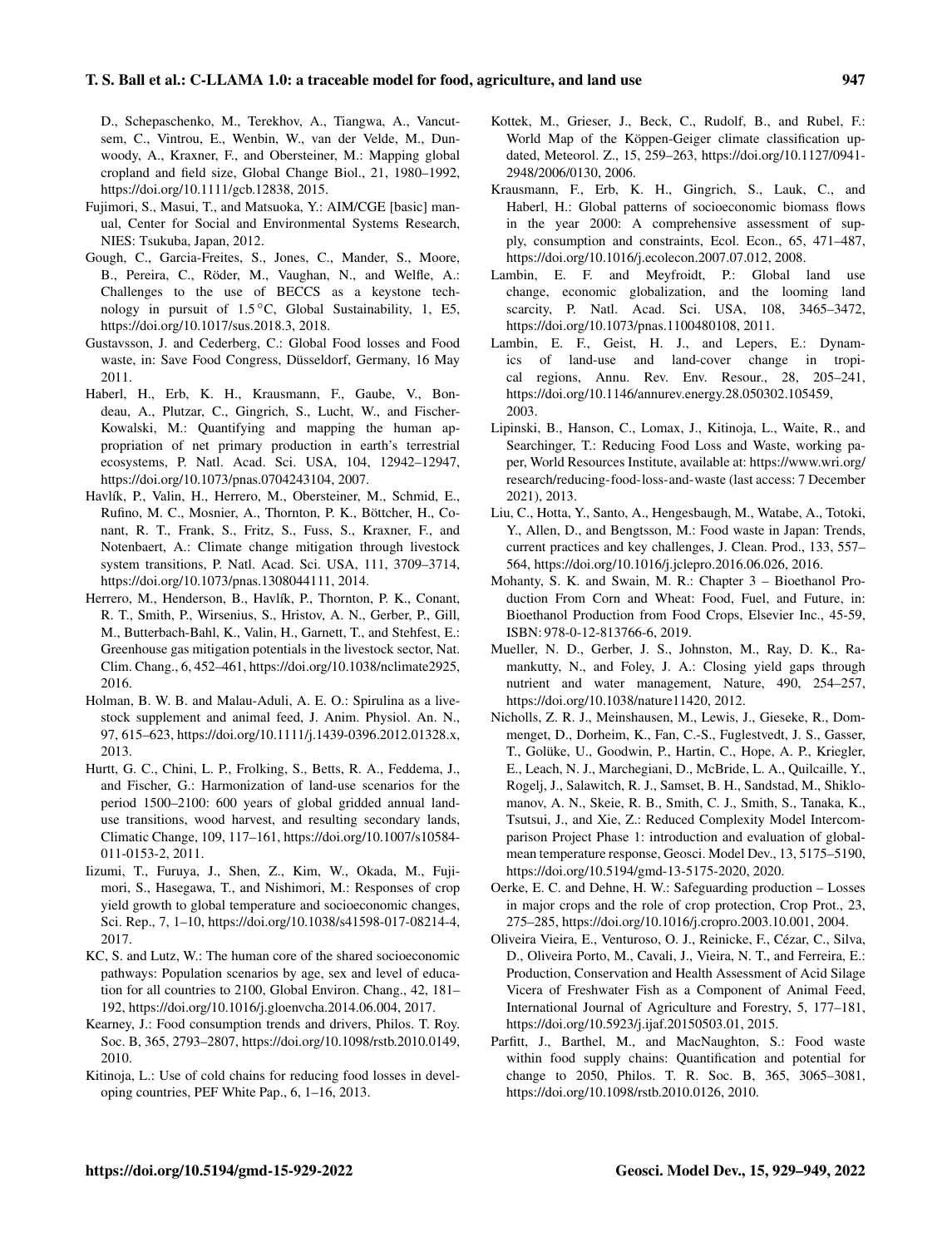- Pikaar, I., Matassa, S., Bodirsky, B. L., Weindl, I., Der, F. H., Rabaey, K., Boon, N., Bruschi, M., Yuan, Z., Van Zanten, H., Herrero, M., Verstraete, W., and Popp, A.: Decoupling Livestock from Land Use through Industrial Feed Production Pathways, Environ. Sci. Technol., 52, 7351–7359, https://doi.org[/10.1021/acs.est.8b00216,](https://doi.org/10.1021/acs.est.8b00216) 2018.
- Popp, A., Rose, S. K., Calvin, K., Van Vuuren, D. P., Dietrich, J. P., Wise, M., Stehfest, E., Humpenöder, F., Kyle, P., Van Vliet, J., Bauer, N., Lotze-Campen, H., Klein, D., and Kriegler, E.: Land-use transition for bioenergy and climate stabilization: model comparison of drivers, impacts and interactions with other land use based mitigation options, Clim. Change, 123, 495–509, https://doi.org[/10.1007/s10584-013-0926-x,](https://doi.org/10.1007/s10584-013-0926-x) 2014.
- Popp, A., Calvin, K., Fujimori, S., Havlik, P., Humpenöder, F., Stehfest, E., Bodirsky, B. L., Dietrich, J. P., Doelmann, J. C., Gusti, M., Hasegawa, T., Kyle, P., Obersteiner, M., Tabeau, A., Takahashi, K., Valin, H., Waldhoff, S., Weindl, I., Wise, M., Kriegler, E., Lotze-Campen, H., Fricko, O., Riahi, K., and Van Vuuren, D. P.: Land-use futures in the shared socioeconomic pathways, Global Environ. Chang., 42, 331–345, https://doi.org[/10.1016/j.gloenvcha.2016.10.002,](https://doi.org/10.1016/j.gloenvcha.2016.10.002) 2017.
- Powell, T.: Closing loops to rebalance the global carbon cycle: Biomass flows modelling of global agricultural carbon fluxes, PhD Thesis, Univ. Exet., 2015.
- Powell, T. W. R. and Lenton, T. M.: Future carbon dioxide removal via biomass energy constrained by agricultural efficiency and dietary trends, Energy Environ. Sci., 5, 8116–8133, https://doi.org[/10.1039/c2ee21592f,](https://doi.org/10.1039/c2ee21592f) 2012.
- Ray, D. K., Ramankutty, N., Mueller, N. D., West, P. C., and Foley, J. A.: Recent patterns of crop yield growth and stagnation, Nat. Commun., 3, 1293–1297, https://doi.org[/10.1038/ncomms2296,](https://doi.org/10.1038/ncomms2296) 2012.
- Ray, D. K., Gerber, J. S., Macdonald, G. K., and West, P. C.: Climate variation explains a third of global crop yield variability, Nat. Commun., 6, 1–9, https://doi.org[/10.1038/ncomms6989,](https://doi.org/10.1038/ncomms6989) 2015.
- Roe, S., Streck, C., Obersteiner, M., Frank, S., Griscom, B., Drouet, L., Fricko, O., Gusti, M., Harris, N., Hasegawa, T., Hausfather, Z., Havlík, P., House, J., Nabuurs, G., Popp, A., José, M., Sánchez, S., Sanderman, J., Smith, P., Stehfest, E., and Lawrence, D.: Contribution of the land sector to a 1.5 ℃ world, Nat. Clim. Chang., 9, 817–828, https://doi.org[/10.1038/s41558-](https://doi.org/10.1038/s41558-019-0591-9) [019-0591-9,](https://doi.org/10.1038/s41558-019-0591-9) 2019.
- Rogelj, J., Shindell, D., Jiang, K., Fifita, S., Forster, P., Ginzburg, V., Handa, C., Kheshgi, H., Kobayashi, S., Kriegler, E., Mundaca, L., Séférian, R. and Vilariño, M. V.: Mitigation Pathways Compatible with 1.5°C in the Context of Sustainable Development, in: Global Warming of 1.5 ◦C, in: IPCC Special Report on the impacts of global warming of 1.5 ◦C above pre-industrial levels and related global greenhouse gas emission pathways, in the context of strengthening the global response to the threat of climate change, sustainable development, and efforts to eradicate poverty, IPCC, 2022.
- Röös, E., Bajželj, B., Smith, P., Patel, M., Little, D., and Garnett, T.: Greedy or needy? Land use and climate impacts of food in 2050 under different livestock futures, Global Environ. Chang., 47, 1– 12, https://doi.org[/10.1016/j.gloenvcha.2017.09.001,](https://doi.org/10.1016/j.gloenvcha.2017.09.001) 2017.
- Sarofim, M. C., Smith, J. B., St. Juliana, A., and Hartin, C.: Improving reduced complexity model assessment and usability,

Nat. Clim. Chang., 11, 9–11, https://doi.org[/10.1038/s41558-](https://doi.org/10.1038/s41558-020-00973-9) [020-00973-9,](https://doi.org/10.1038/s41558-020-00973-9) 2021.

- Savary, S., Ficke, A., Aubertot, J. N., and Hollier, C.: Crop losses due to diseases and their implications for global food production losses and food security, Food Secur., 4, 519–537, https://doi.org[/10.1007/s12571-012-0200-5,](https://doi.org/10.1007/s12571-012-0200-5) 2012.
- Shepon, A., Eshel, G., Noor, E., and Milo, R.: Energy and protein feed-to-food conversion efficiencies in the US and potential food security gains from dietary changes, Environ. Res. Lett., 11, 105002, https://doi.org[/10.1088/1748-9326/11/10/105002,](https://doi.org/10.1088/1748-9326/11/10/105002) 2016.
- Singh, I. D. and Stoskopf, N. C.: Harvest Index in Cereals1, Agron. J., 63, 224–226, https://doi.org[/10.2134/agronj1971.00021962006300020008x,](https://doi.org/10.2134/agronj1971.00021962006300020008x) 1971.
- Stancu, V., Haugaard, P., and Lähteenmäki, L.: Determinants of consumer food waste behaviour: Two routes to food waste, Appetite, 96, 7–17, https://doi.org[/10.1016/j.appet.2015.08.025,](https://doi.org/10.1016/j.appet.2015.08.025) 2016.
- Swain, M., Blomqvist, L., McNamara, J., and Ripple, W. J.: Reducing the environmental impact of global diets, Sci. Total Environ., 610–611, 1207–1209, https://doi.org[/10.1016/j.scitotenv.2017.08.125,](https://doi.org/10.1016/j.scitotenv.2017.08.125) 2018.
- Willett, W., Rockström, J., Loken, B., et al.: Food in the Anthropocene: the EAT–Lancet Commission on healthy diets from sustainable food systems, The Lancet, 393, 10170, 447–492, https://doi.org[/10.1016/S0140-6736\(18\)31788-4,](https://doi.org/10.1016/S0140-6736(18)31788-4) 2019.
- Thornton, P. K.: Livestock production: Recent trends, future prospects, Philos. T. R. Soc. B, 365, 2853–2867, https://doi.org[/10.1098/rstb.2010.0134,](https://doi.org/10.1098/rstb.2010.0134) 2010.
- Tilman, D. and Clark, M.: Global diets link environmental sustainability and human health, Nature, 515, 518–522, https://doi.org[/10.1038/nature13959,](https://doi.org/10.1038/nature13959) 2014.
- Tsugane, S. and Sawada, N.: The JPHC study: Design and some findings on the typical Japanese diet, Jpn. J. Clin. Oncol., 44, 777–782, https://doi.org[/10.1093/jjco/hyu096,](https://doi.org/10.1093/jjco/hyu096) 2014.
- Tufarelli, V., Ragni, M., and Laudadio, V.: Feeding forage in poultry: A promising alternative for the future of production systems, Agriculture, 8, 1–10, https://doi.org[/10.3390/agriculture8060081,](https://doi.org/10.3390/agriculture8060081) 2018.
- UNFCCC: Conference of the Parties, Adoption of the Paris Agreement, U.N. Doc. FCCC/CP/2015/L.9/Rev/1, available at: <https://unfccc.int/resource/docs/2015/cop21/eng/l09r01.pdf> (last access: 7 December 2021), 2015.
- United Nations Environment Programme: Food Waste Index Report 2021, Report, ISBN: 978-92-807-3851-3, 2021.
- Van Dyk, J. S., Gama, R., Morrison, D., Swart, S., and Pletschke, B. I.: Food processing waste: Problems, current management and prospects for utilisation of the lignocellulose component through enzyme synergistic degradation, Renew. Sust. Energ. Rev., 26, 521–531, https://doi.org[/10.1016/j.rser.2013.06.016,](https://doi.org/10.1016/j.rser.2013.06.016) 2013.
- Van Rossum, G. and Drake Jr., F. L.: Python reference manual, Centrum voor Wiskunde en Informatica, Amsterdam, 1995.
- Van Vuuren, D. P., Edmonds, J., Kainuma, M., Riahi, K., Nakicenovic, N., Smith, S. J., and Rose, S. K.: The representative concentration pathways: an overview, Clim. Change, 109, 5–31, https://doi.org[/10.1007/s10584-011-0148-z,](https://doi.org/10.1007/s10584-011-0148-z) 2011.
- Van Zanten, H. H. E., Herrero, M., Van Hal, O., Röös, E., Muller, A., Garnett, T., Gerber, P. J., Schader, C., and De Boer, I. J. M.: Defining a land boundary for sustainable